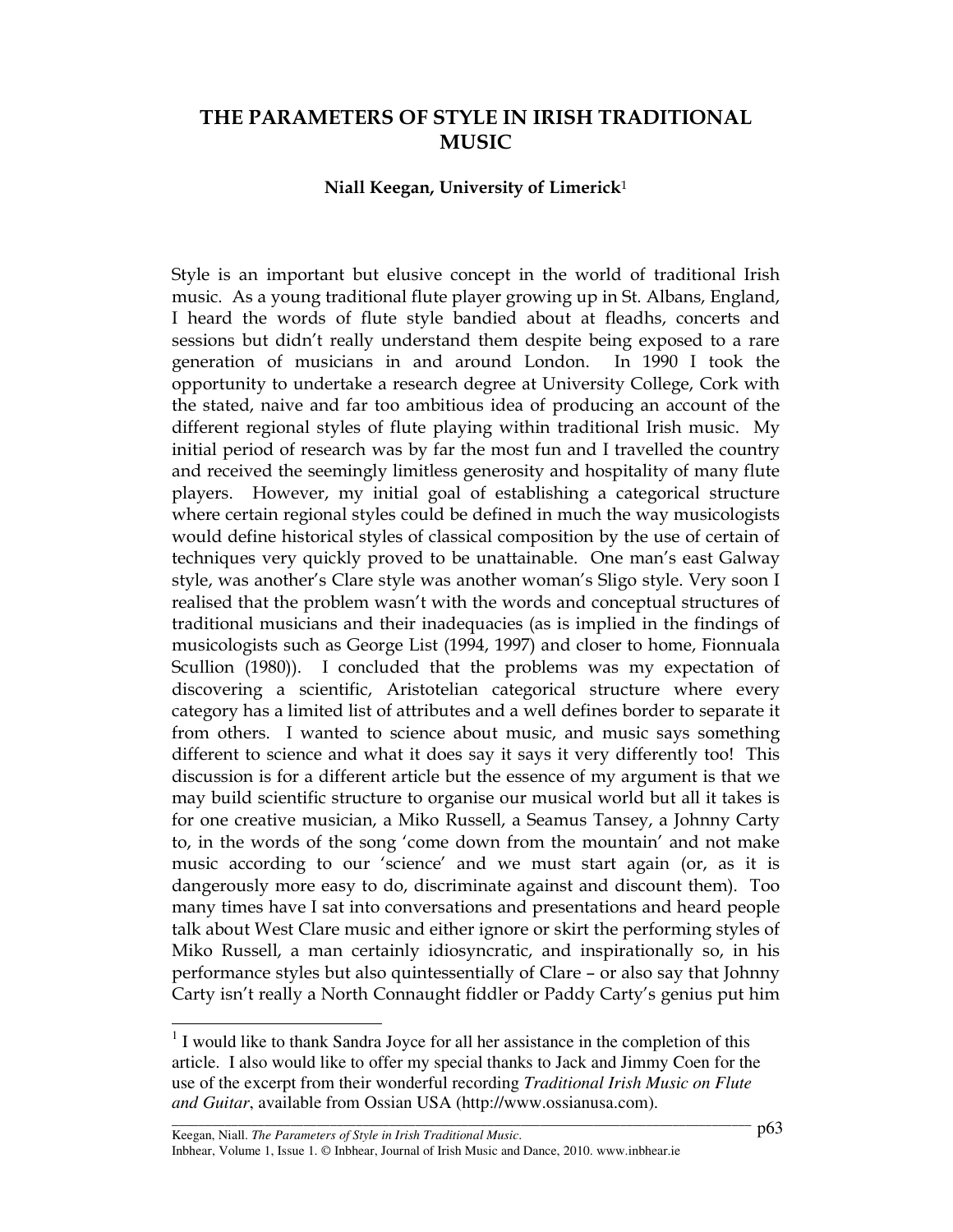outside East-Galway. To discuss the categorical structuring of styles we have to develop more sophisticated tools to understand such organisation in its linguistic, aesthetic, socio-geographic and cultural contexts.

Alternatively, one way we can talk about style in traditional music performance practice is to breakdown and examine the technical aspects of any individual performance, examining how the musicians deploys selections of technique to make their own performance style, essentially examining the physical interaction of the musicians with their instruments. This occurs in several of the many instrumental tutors published in the Irish tradition over the past two centuries in a pedagogical fashion. However, what would be more useful and reflective of the performance based conceptual gestalt of the tradition would be an examination of those groups of techniques as they are presented cross instrumentally. This of course removes these concepts from the embodied context of the specific instrument but it is more reflective of a multi-instrumental community with shared aesthetic, political and other conceptual structures.

This has been done in an analytical and academic contexts by musicologists such as Mícheál Ó Súilleabháin, (1986, 1990), Sean O Riada (1982), Brendan Breathnach (1971) and Lawrence McCullough (1977) and indeed Comhaltas Ceoltóirí Éireann (an international organisation charged principally with the role of promoting traditional Irish music, in particlar through a structure of competitions) asks adjudicators to engage this type of analysis every-time they are put to work (I will discuss the structure of an adjudication form later in the article) so what I am presenting here is hardly new in anything but it's extent and comprehension. Brendan Breathnach writes about this sort of analysis that are apparent in a set of performance 'rules' he says

The performer playing a tune or singing a song is not conscious of these rules, just as, when we speak, we are not conscious of the rules of punctuation or of the spelling of the words we are using. (Breathnach 1996, p.90)

This is reinforcing the common cultural convention that musicology can be taught but musicality, as expressed through performance, is somehow intangible, unintellectual and reliant on innate gifts that cannot be taught. This convention has saved generations of politicians having to invest in music education as there is no point spending money on what no amount of resources can develop, which is the case if musicality is ingrained rather than acquired. Most would argue that exceptional musicians engage in a constant process of analysis, even in performance and the more conscious they are of aspects of style and have developed their own structures for evaluating their own style and others, the better performers they will be. I do think that this style of analysis can be very important to the development of the musician rather than just the style analysis of the student at University College, Cork or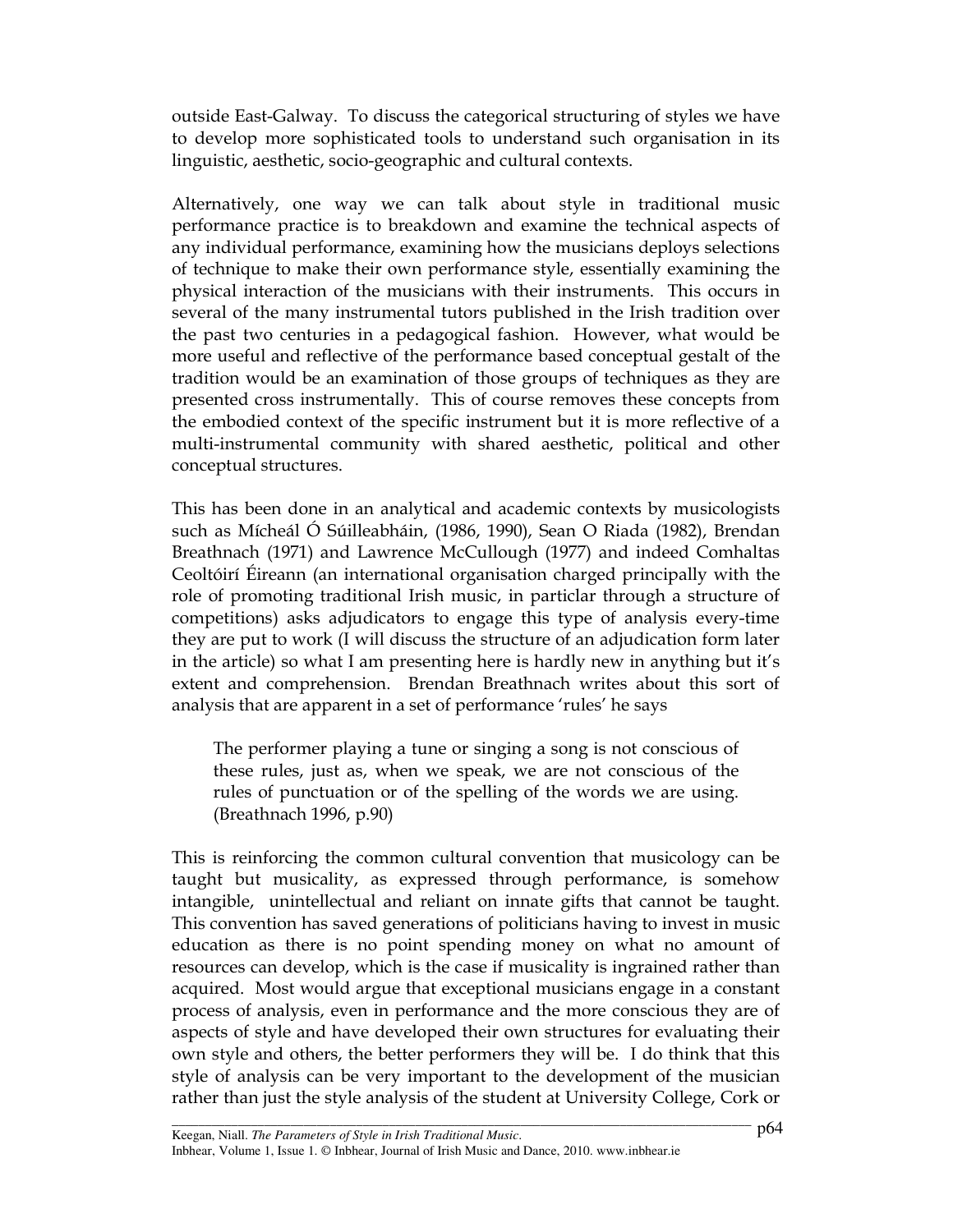the University of Limerick and indeed this is the context where analysis has the most significance.

Of course, this mode of examining a music practice does smack of traditional musicological analysis, a style of musicology that seems to become increasingly unpopular. Ethnomusicologist and 'new musicologists' tend to reject the study of object against process but very often it is they who generate such a dichotomy. Dale Harwood works around these concepts when he writes;

…perhaps we ought to look at how people learn to listen to – and how they learn to play – their community's music, rather than to focus on what it is they listen to or play. The process of understanding and engaging in musical behaviour may be more universal than the content of musical knowledge or action. (Harwood, 1976, p.523)

Certainly, to view music as process rather than use the metaphorical structuring of music as a thing to be analysed is far more productive. But that productivity is severally limited if an examination of the actual auditory event in which music is manifest is ignored. If we decided not to engage in a careful and reflexive examination of the music itself (whatever that is) we loose an important dimension in the study of the process and run the risk of building arguments on the tired paradigms of both traditions of musicology and the tradition under examination. The problem is the mutual exclusion and polarisation of process and product. Product, object, event or what ever way we construct the moment seen as performance or artefact produced in a culture must be seen as part, but not necessarily an ultimate part, of process. Like any examination we must always be aware of the motivations for the structuring and structurings of cultural actors whether they be performers, commentators or musicologists.

My current motivations for the sort of analysis presented below come from my professional life as the course director of an MA in Irish Traditional Music Performance at the University of Limerick. In this I am eager to illustrate to students intellectual tools to structure their own musical experience in the world of traditional music practice, both their own and that of others. I am also eager to illustrate that this process is intrinsically un-musical in itself and in it the gestalt and aesthetic imperatives of an actual performance are invariably lost. Robert Cristgau expands the problems of writing about music in his article 'Writing about music is writing first".

…all art is magic – and that as we've been told ad infinitum from Saussure on down, nothing can be reduced to words, not even words. Writing about writing is also like dancing about architecture." (Christgau 2005, p.416)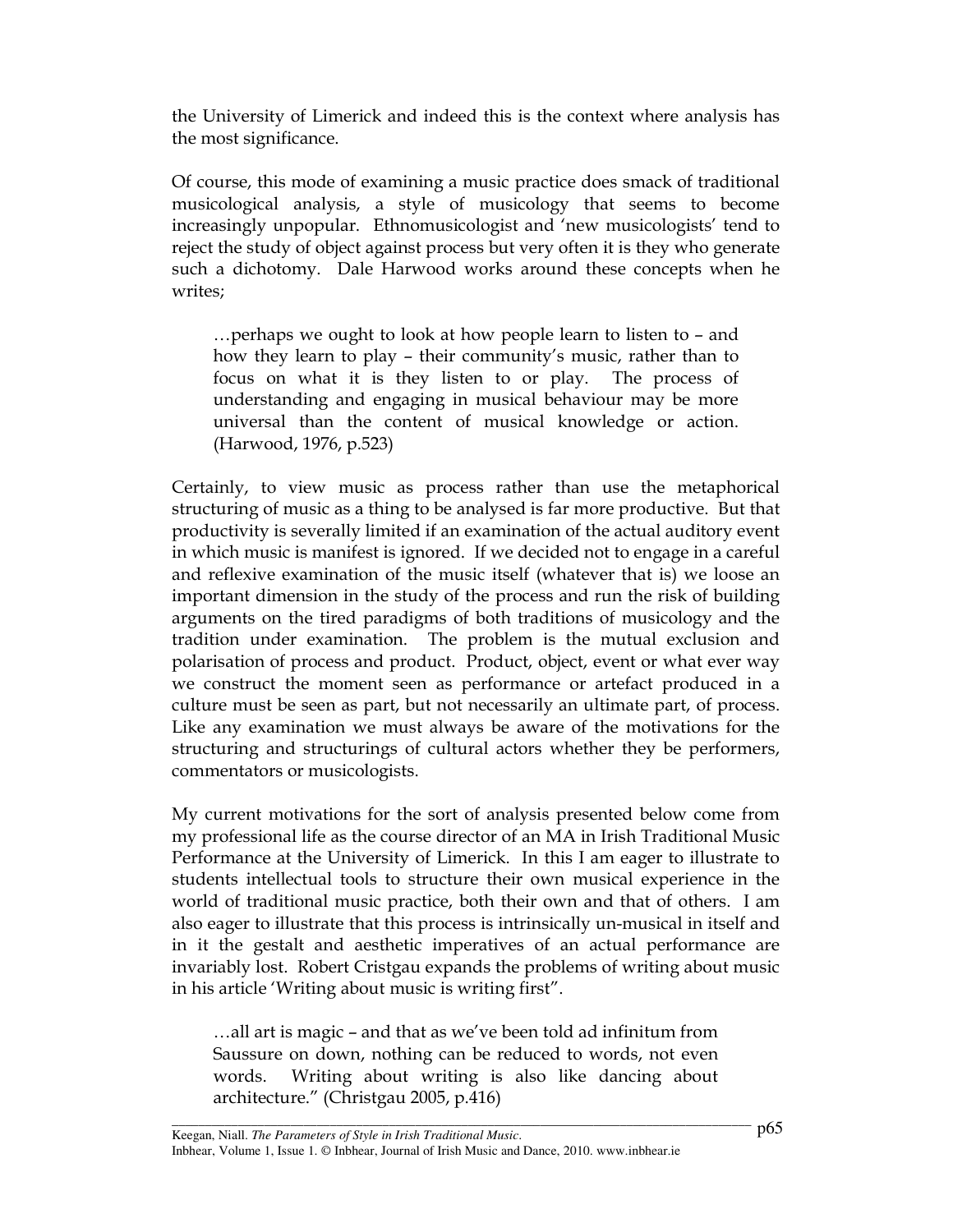However, there is a very human imperative to write, or more basically, to speak about music to contextualise, structure and inform our practice. The structure presented below is intended to inform the way we perform and listen to our music. It is not entirely new, as we have stated previously, and is part of an academic tradition most manifest in the work of Ó Suilleabhain (1990) and McCullough (1977).

However, as I have indicated, this process of structuring is not one coming from the academy or researcher but comes principally from the sound community of traditional music itself. Much of the terminology presented below is taken from the words used by performers to account for traditional music practice, not from theses. It is important to note that the aspects of performance listed below are not overall aesthetics for performance but are instead the tools that musicians (although rarely would all be consciously manipulating all of the below in performance) use in the service of those aesthetics.

An important theme of any examination of what can be called the technical parameters of style in traditional Irish music is the politicisation of each one. The use, non-use, type of use and perception of the elements outlined below can be political acts, placing the performer in one or many aesthetic camps tied into ideas of region, tradition, contemporaneity and progression. Of course these camps are not fortified positions but rather sites or nomadic travellers who will up-sticks and move their position according to the aesthetic needs of the moment.

Style can be broken down into the following components that we will discuss shortly.

- 1. Ornamentation
- 2. Phrasing
- 3. Articulation
- 4. Variation
- 5. Intonation
- 6. Tone
- 7. Dynamics
- 8. Repertoire
- 9. Duration
- 10. Emphasis
- 11. Speed
- 12. Instrumentation
- 13. Instrument specific techniques

The list above in itself is a categorical abstraction of groups of techniques used by instrumentalists playing Irish traditional dance music. The members of these categories which tend to relate more to the musician's physical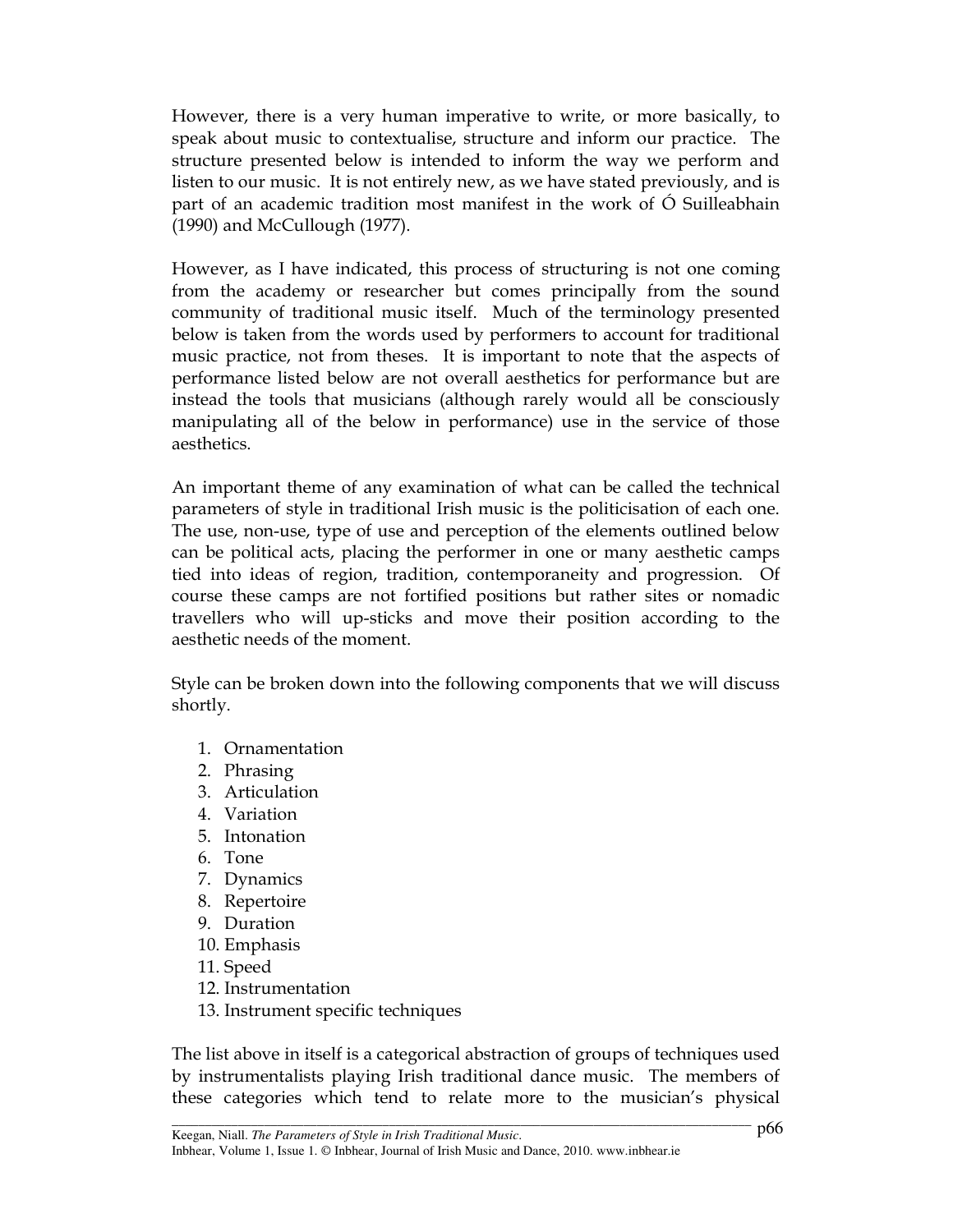interaction or perceived metaphorically hypostatized nature of the sounds made differentiate according to the instrument played and background of the musician. It is interesting to see 'musicological' traditions developing within the traditions according to the interaction of contextual elements such as aesthetic, exposure to other traditions and embodiment. Indeed we must be acutely aware that this article in itself is an extreme facet of this influenced by the environment of the University, my own background as a listener and embodied performance practice.

Before we discuss them it is important to note that their importance in any individual performance is dependant on a number of factors including the individual aesthetic of the musician (e.g. most traditional musicians, to various degrees, would be conscious of not over-cluttering their performance with ornamentation and some, for various reasons, would omit certain types of ornaments) and the context for the performance (e.g. most musicians would play differently in a concert than for dancers). Also we should also know that an ever-present theme of the performance of traditional dance music is, of course rhythm, and the deployment of technique is very often for rhythmical effect. This last point I will try to illustrate as we go on.

## Ornamentation

Ornamentation is a term used by all traditional musicians but as a concept is again not easy to define. Some of the ornaments we will discuss are easily defined as such, like cuts, rolls and crans, but 'ornaments' such as single note triplets as used by fiddle players or accordionists could strictly be regarded as articulation but generally would not be so defined. A working definition could be the addition of extra tones to (or the division of) a main tone which is regarded as being embellished. Central to the idea of ornament is that a note is being ornamented and as such no ornament has any life beyond the context of the 'main—tone'.

Travelling in Europe and North America it becomes apparent that the traditional musicians of those countries see ornamentation as central to what it is traditional music in this geographical context and, although not always central, it certainly is perceived to be more prevalent in the performance of traditional Irish music as opposed too say English, Welsh or much Scottish music. It is essential to remember that there are conventions of ornamentation that are held across the Irish tradition but the terminology is often not. Sure enough the pipers, perhaps because of the literacy and urbanity of their tradition, seem to have a reasonably well defined vocabulary for their ornaments and indeed this vocabulary is borrowed throughout the tradition. Some vocabulary is now very common. All know what a roll is however the distinction between a long roll and a short roll is not so easily made and the terminology begins to loose its regularity (the long-roll, short roll distinction was first published by Breathnach, a piper (1971)).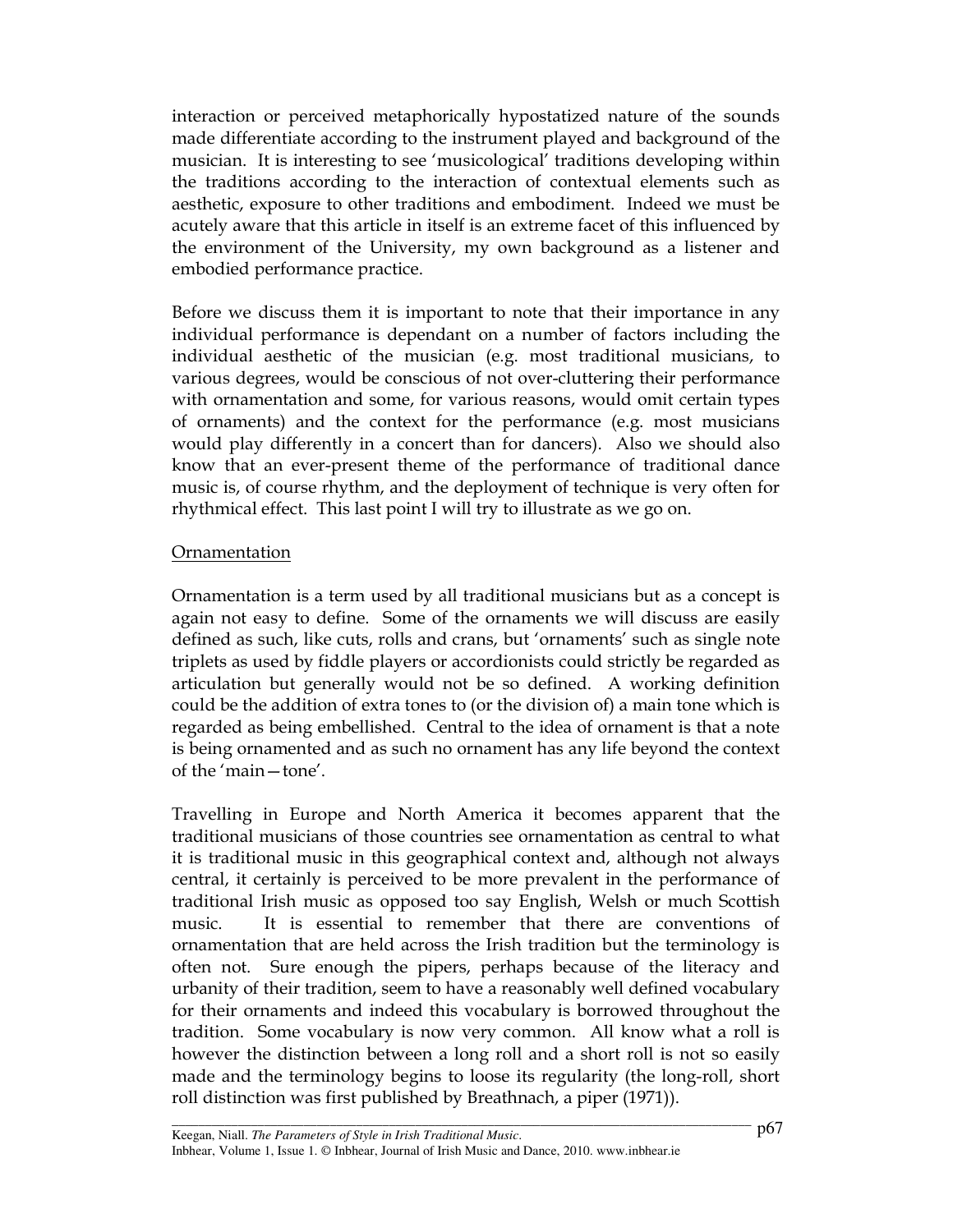A long roll is usually represented as below in fig.1 although the rhythmical structuring of it can vary between it and what you can see in fig.2. Generally the rhythmical structure tends to concentrate on the end of the tone being ornamented. The structure is of five tones in the following sequence; the main-tone; a tone above; the main-tone; a tone below.



The intervallic relationship (i.e. the distance up and down) between the main tone and the two others (one above and one below) can be changed because of the nature of the instrument or the aesthetic judgement of the musician. For example many B/C accordion players who like using rolls are forced to play upper and lower notes which may be only a semitone away from the main tone to avoid a change in the direction of bellows while some south-Sligo flute players (notable Seamus Tansey and Peter Horan) will choose to have wider intervals to make a more audible and rhythmical effect.

The short roll (sometimes called a half-roll) is generally described as being the same as the above but with the first note missing so can be represented as follows;



Unlike the long roll this ornament occurs at the beginning of the note being ornamented so the note of the ornament with longest duration is the last. This ornament works particularly well in smaller spaces but there are problems if the tune is coming from a tone above.

Rolls tend to occur over notes of longer duration that are usually represented as having a duration of a crotchet or dotted crotchet but in recent years, and particularly on the pipes, whistle and flute, some virtuoso players have been getting them into much smaller spaces. Of course this can also lead to a further complication of the terminology used to describe these ornaments with musicians talking about 'short long rolls' and 'small short rolls' etc.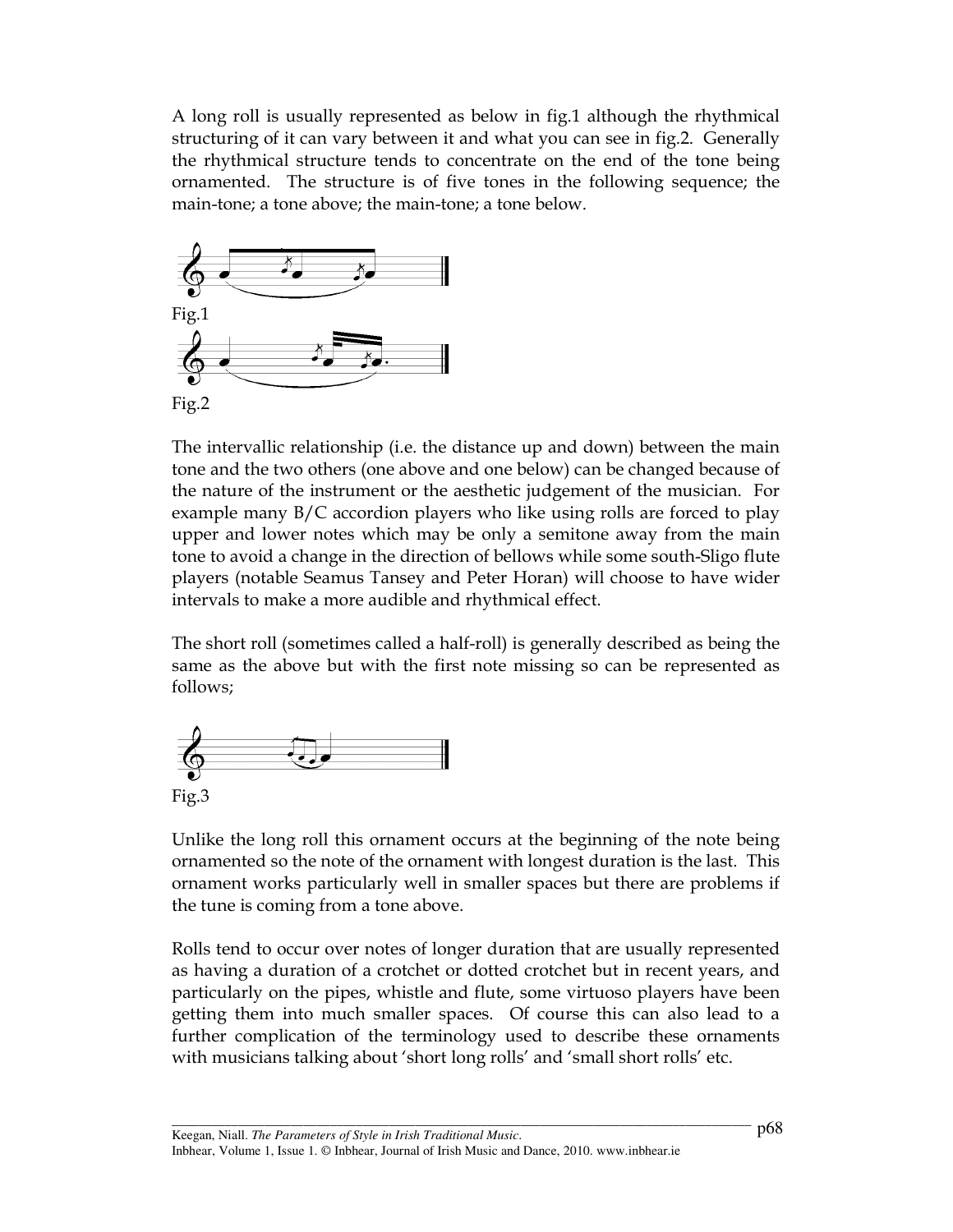The overall effect of a roll is invariably rhythmical where the tones above and below can often not be distinctly heard – what can be heard is the punctuation of the main tone. There are also other words used for roll, notably in west Clare the word beril would be used (as in the title of the tune recorded famously by Mrs. Crotty, 'The Reel with the Beril') which would also have been used to describe a turn or curl in someone's hair. Interestingly enough the term is used in Scotland to account for a piping ornament that is not dissimilar to a roll. These terms have an obvious metaphorical root when we conceptualise the sound of these ornaments as spatial entities.

Single or double notes ornaments from above and below are given a variety of names. The word cut is used most often to describe a single note ornament from above which can be represented as in fig. 4. A pat is often used by traditional musicians to describe a downwards double note grace note as is illustrated in fig. 5. These ornaments tend to occur at the beginning of the tone being ornamented although the Sligo flute player June McCormack illustrated to me how she would sometimes use them towards the end of a main tone. Again, usually the emphasis is on their rhythmical effect, accentuated to start of the main tone which often occurs at the beat (see figs. 6 and 7 where I show how they could be used in the first bar of Willie Coleman's Jig) but again occasionally they can be used to take up to over half of the duration of the main tone to suspend or hide cadence points. Fig. 8 shows how this can be combined with a short roll in the first bar of the second part of Willie Coleman's (the first four bars are illustrated together in Fig. 9).











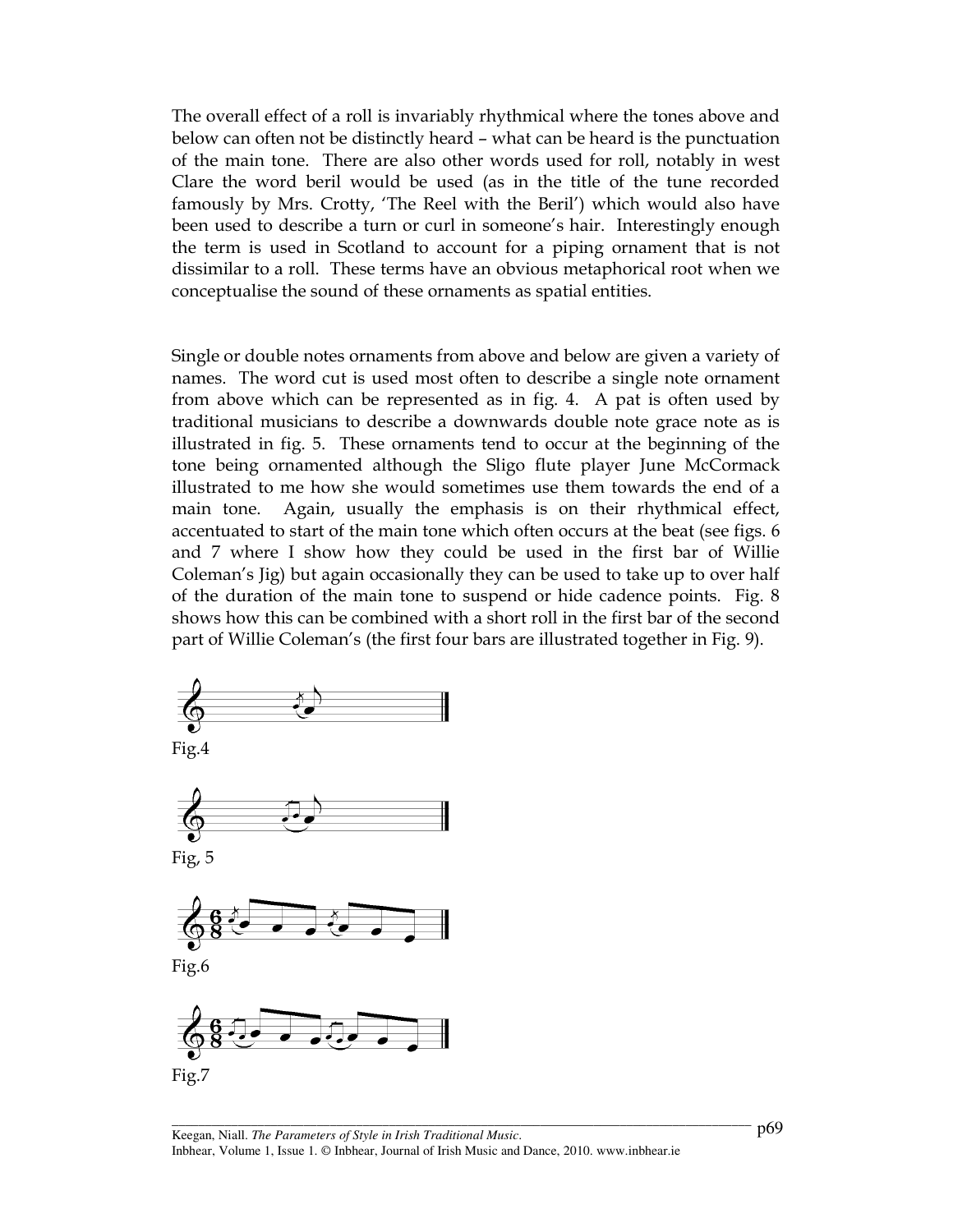

Another popular ornament (again from the pipers) is the cran which is popular on pipes, flute and whistle but now can be heard used by fiddlers and accordion players although some would argue that for the sake of traditionality they should be left to the pipers. A cran is multiple note ornament which includes at least two notes, usually above the main tone and none below<sup>2</sup>. It is often represented as follows;



Fig.10

 $\overline{\phantom{a}}$ 

They are most popularly used by pipe, whistle and flute players on a D where most often there is not the facility to play a roll on the D but it is more and more common to hear musicians using crans on other notes (I often hear flute players referring to crans on other tones as flutters). Indeed Sean Donnellan mentions a disagreement in the letters page of the Evening Herald in 1930 between pipers Séamus Mac Aonghusa (the father of Seamus Ennis) and Leo Rowsome about the appropriate notes on the pipes to cran (Donnellan 1988, p.133).

The above is just a few examples of the ornaments used by traditional musicians and the names they use to classify them. In recent years it is fair to say that the technical complexity of ornamentation and the sheer quantity of its use has increased and there is much argument as to whether is trend is to welcomed or not. It would not be uncommon for a young flute player to play a complex ornament as illustrated below that incorporates aspects of the cran, long roll and double note ornament going down!

<sup>&</sup>lt;sup>2</sup> The notable exception is when whistle and flute players cran a high D with their top finger off which produces at least two Cs below the main note ornamented.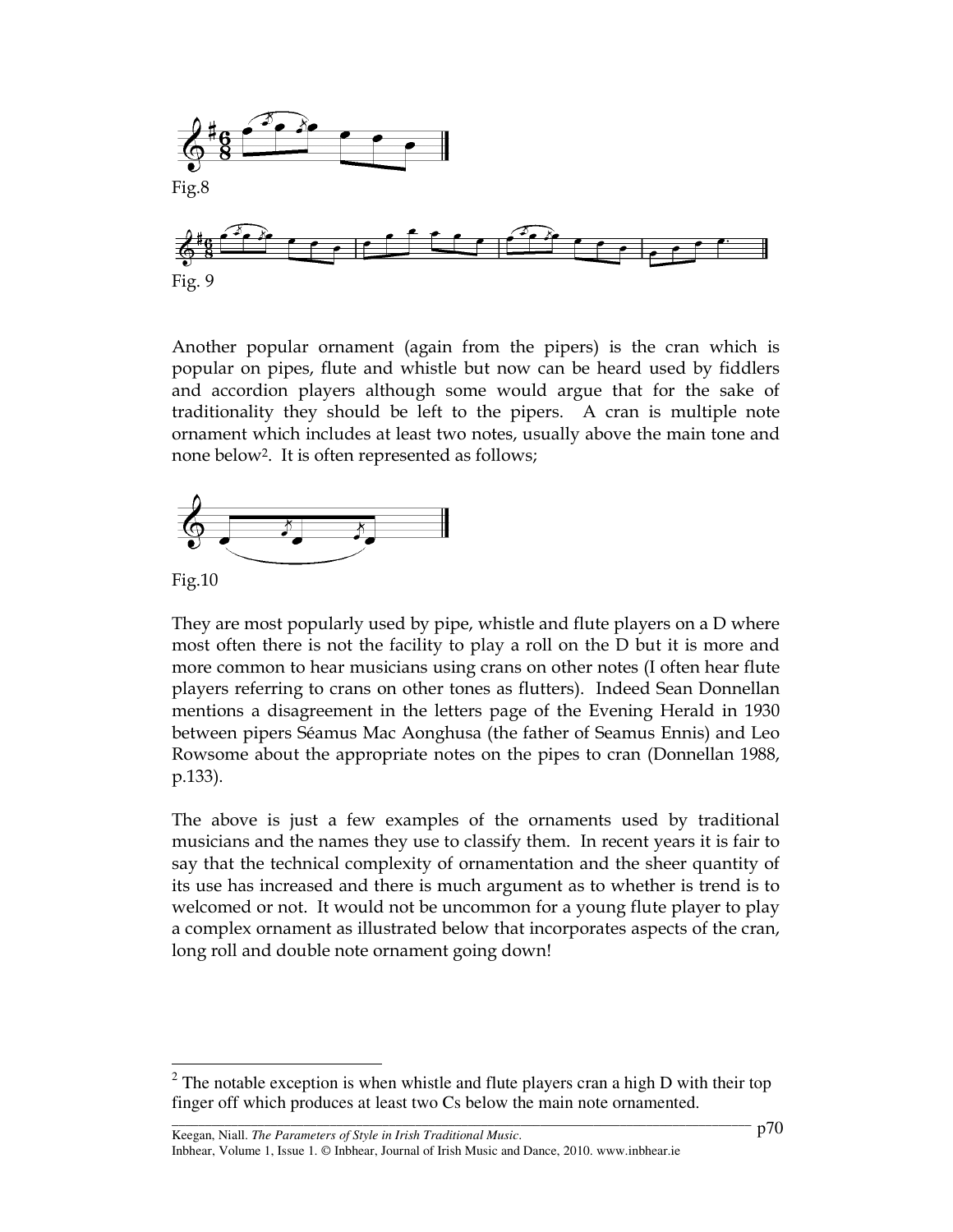

Fig.11

For this sort of newer and more innovative ornament there is no standard terminology but such terminology does flourish, even if is not standardised. For example in my teaching I would call the above a 'tapped-cran-roll' whereas Grey Larson in his encyclopaedic The Essential Guide to Irish Flute and Tin Whistle (2003) would refer to it as a variation of a 'double cut roll'.

Of course some instruments lend themselves to more ornamentation than others (notably the flute, pipes and whistle) and some do not lend themselves to crans and rolls at all (e.g. the banjo and mandolin). Also the way that ornaments are executed is very instrument specific. For example what concertina players call a roll could be any one of a number of ornamental sequences but often not the five note ornament shown above and usually either something that more resembles what above is a cran or a single note triplet with a single grace note added to one of the notes of the triplet. Individual tones on specific instruments lend themselves to certain types of ornaments and give different levels of ornamental possibility depending on the way we physically interact with the instrument. For example, rolls are virtually impossible on an open string on a fiddle where getting the tone below means swapping strings, something that cannot really happen at the speed required. On a C sharp on a flute, where none of the tone holes are covered ornamentation, which is largely dependant on the fingers of the player interacting with the holes on the instrument, is extremely difficult. However there are no absolutes in these situations and a performer will always show you how that get over the apparent and assumed embodied limitations of their instrument.

Single note triplets would usually be regarded as ornamental techniques rather than articulation, which is perhaps a less prominent stylistic parameter in the mind of the average traditional Irish musician (if such a thing exists). These are associated with fiddle playing - more recently the banjo, accordion and most latterly whistle and flute. This ornament is perhaps motivated by a desire to ornament a note where it is otherwise difficult to use other ornamental tones at speed. Of course on different instruments the effect is produced through different ways of interacting with the specific instrument. On the fiddle it is achieved through rapid changes in the direction of the bow; on the banjo by a quick succession of single strokes with the plectrum; on the accordion (both the button and piano) by the rapid successive tapping of a single button or key, usually by different fingers; on the flute by using something akin to classical triple tonguing techniques or rapid successive glottal stops. This is usually used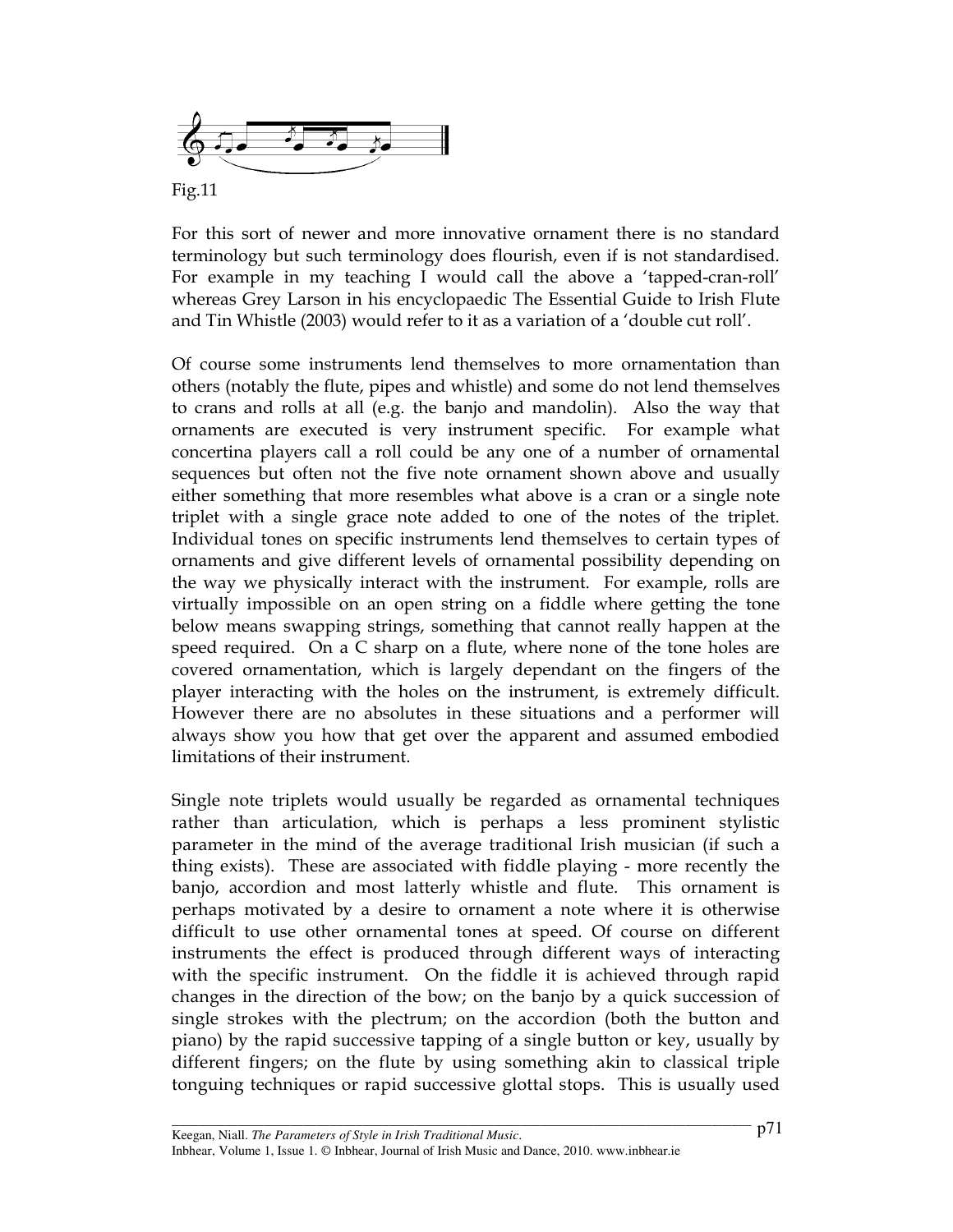on notes characterised as being of crotchet or dotted crotchet length seen below in bars one and three of Willie Coleman's Jig.



Fig.12

These ornaments are usually called triplets and, less frequently, perhaps to distinguish from multiple note triplets, trebles.

Some traditional musicians would consider the use of multiple note triplets as ornaments. These often happen in contexts where the melody involves a jump of tones of a third or more.

For example, again in the second part of the jig, 'Willie Colemans';



Fig.13

The triplets that fill up intervals of a third or over can be seen in bar 3 and 4. A common ornament especially used by older flute and whistle players can be seen in bar 2 above. It is a type of ornament that would have been used by Micho Russell but in a modern context would be very often replace with a cran, roll or single note triplet depending on the instrument and aesthetic preference.

It is important also to remember that ornamentation is used in the vast majority of cases to accentuate rhythm. When the ornamentation becomes so overcrowded or complex to interfere with rhythm then many would say that the playing is cluttered and unmusical.

An important issue for these ornaments and their performance is the proportion of duration given to the individual tones. This tends to change according to the particular instrument, the place in the melody and the aesthetic of the performer. For example, some flute players like to play rolls as represented in Fig. 9 above but perhaps it would be more popular for them to give the first tone of the ornament a longer duration, aspiring for something that would perhaps be represented as;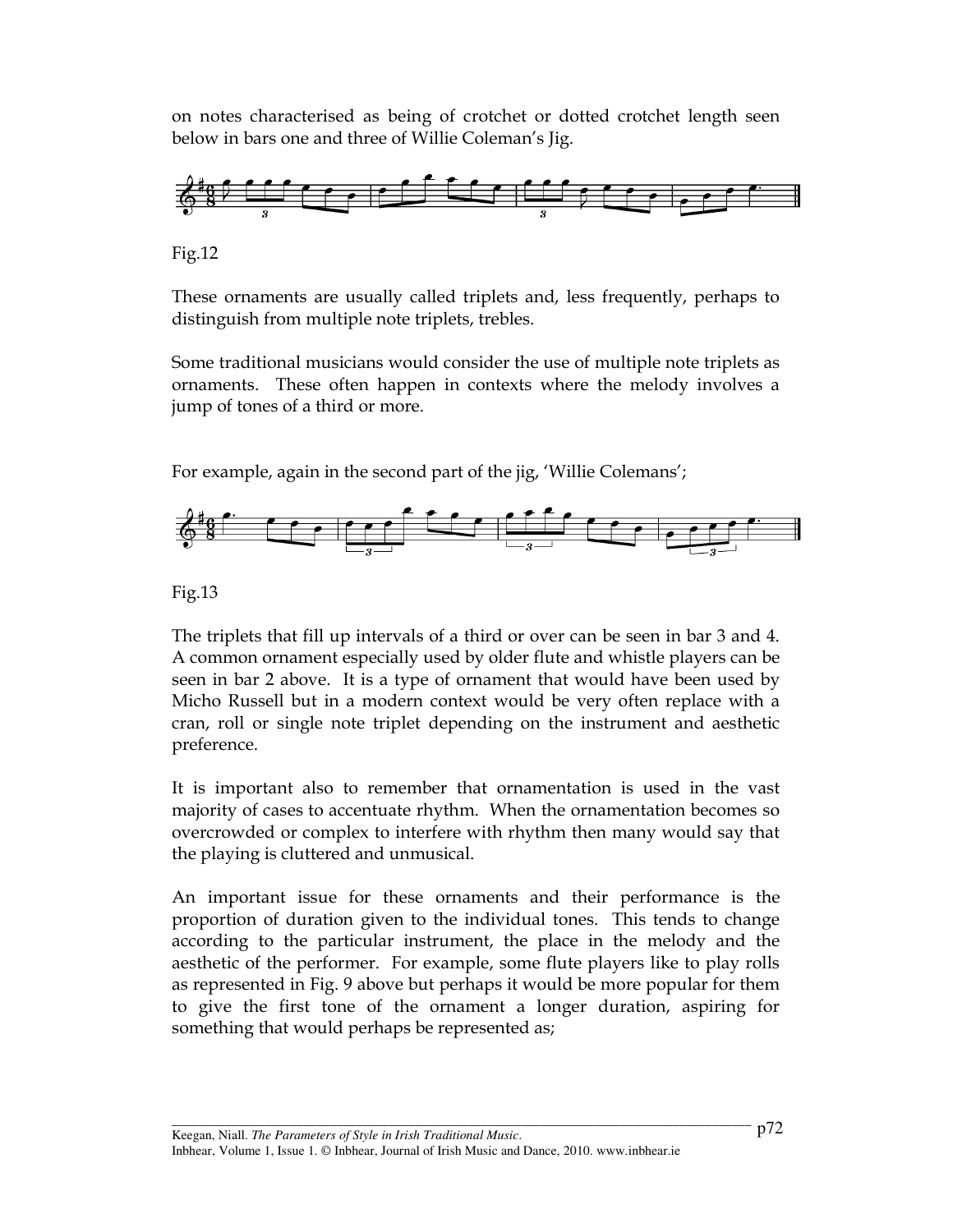

Fig.14

The flutes, pipes and whistle lend themselves to this sort of uneven roll that gives a type of rhythmical push to the tune (it is often combined with a dynamic push to the end of the ornament). However, this sort of uneven structuring of the ornament is not as easy on the accordion and fiddle and is less common or extreme. The single note triplets above also rarely have equal triplet and quite often are played in way more accurately represented as;



Also the place in the tune and the type of tune plays a part in the rhythmical structuring of an ornament. For example in a reel, a roll that starts on the beat will usually be structured differently than a roll that starts after the beat.

As is intimated above, the use and nature of ornamentation is essentially politicised within the tradition. It is common to hear musicians to complain about the sheer amount of ornamentation used by some musicians and others to disregard the performances of others who eschew the use of much ornamentation as being too plain. The Sligo flute player June McCormack would encourage the even spread of the notes of a roll of the tune been ornamented (justifying it as being more traditional) whereas I personally would prefer pushing the ornament to the end of the tone. Also some musicians would disregard some ornaments as being part of another instrumental or regional tradition despite them being able to use them. mention above that some flute players refuse to use crans as they are piping technique. A notable example of this is the virtuosic Cork flute player of a North Connaught style, Conal O Grada who said to the author in an interview "if you want to cran I reckon play the pipes altogether" (Keegan, 1992, p.40). Indeed, Conal does play the pipes and does use crans on that instrument but prefers not to on the flute even though the motor movement for the technique on both instruments is very similar. Some ornamental techniques also associated with particular stylistic categories. For instance, one of the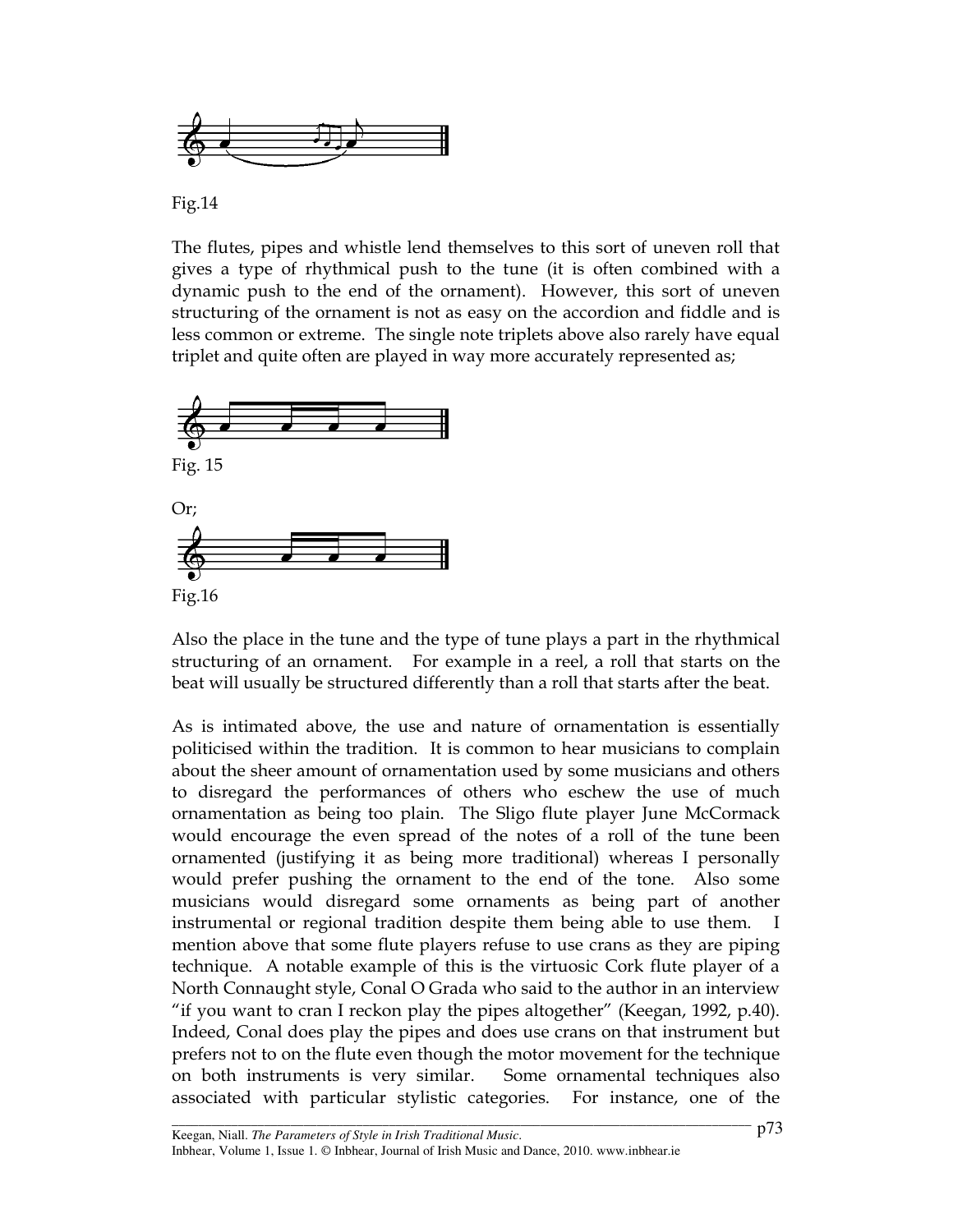paradigms of Donegal fiddle music is that they use a lot of single note triplets. Also some techniques are seen to be more traditional or authentic in certain instrumental contexts. Again it is traditional for a Donegal fiddle player to use single note triplets but not for a flute player.

### **Phrasing**

Phrasing is a concept important to every flute and whistle players in one way or the other but many other musicians can sometimes disregard it and often do not consider its effect (whether good or demeritorious) on their performances. It is essentially when spaces are made in the tune to shape phrases, often seen as musical sentences. Thus for flute and whistle players phrasing is always important as we have to breath. The way we shape our phrases is often considered an essential part of our performance practice, whether the phrase are natural or irregular / long or short.

All of our tunes can be divided into 2, 4, or sometimes 8 bar phrases that tend to follow a basic call and response pattern. These Mícheál Ó Súilleabháin calls 'natural' phrases (1990, p.120). Look at version 1 (first staff of the system) of the Boyne Hunt below which is structured in 2 bar phrases and version 2 (second staff of the system) which is structured in 4 bar phrases. Both are consider by Ó Súilleabháin and the wider traditional music community as natural (ie. fit the melodic and rhythmical shape of the melody).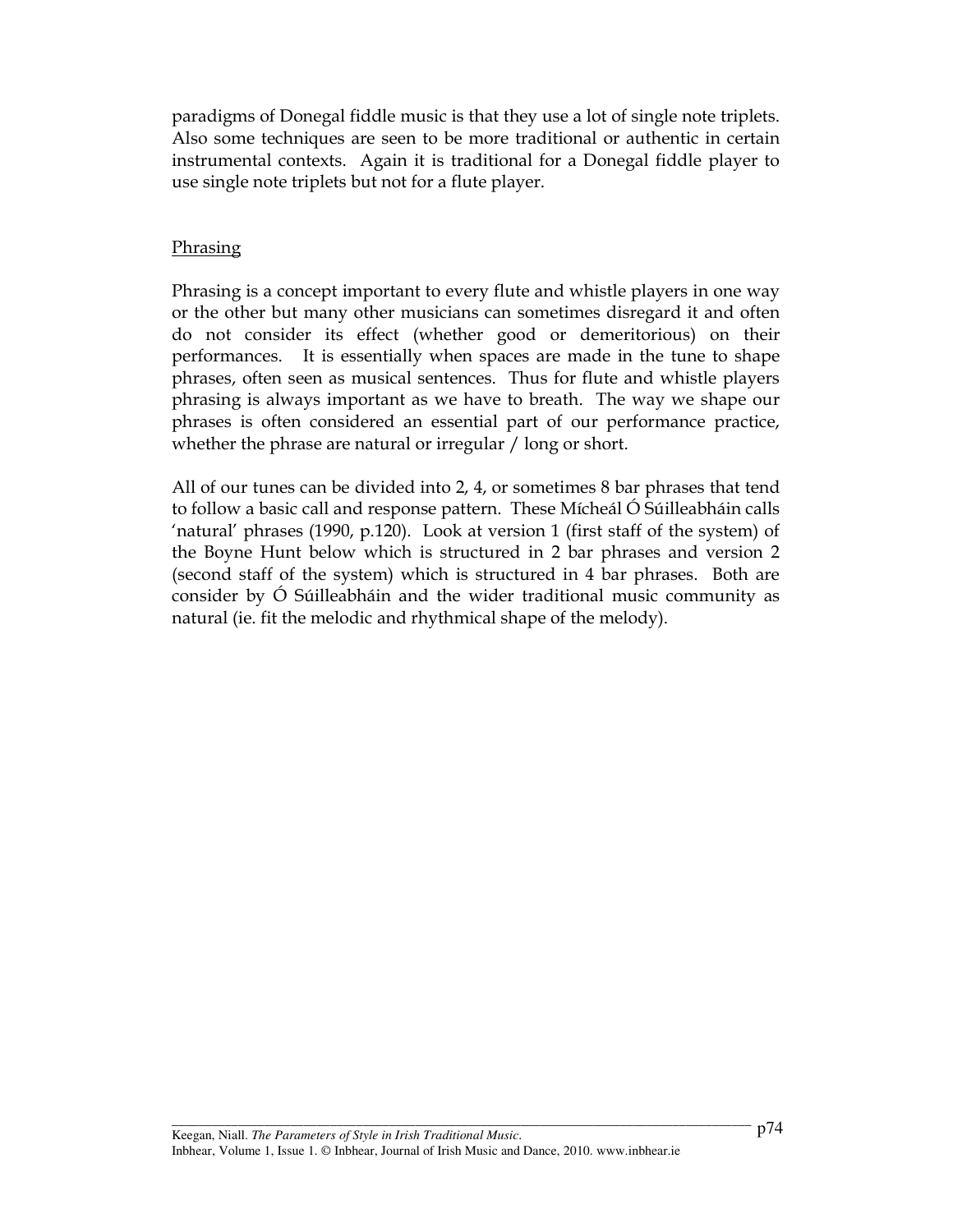The Boyne Hunt





Fig.17

Version 3 gives examples of how the phrasing can be made irregular. The natural phrase breaks that can be seen in versions 1 and 2 are avoided and the breaks that are made in bars 1, 4, 5, 6 and 8 are away from the natural phrase breaks and produce a punctuating effect (again, rhythm is an underlying aesthetic). Version 4 gives another possible phrasing structure for the tune. For flute and whistle players phrasing is always very obvious as there is a breath which does make the phrasing structure obvious to the listener, although it can happen, if rarely, that these players would make a break in the melody without taking a breath. Flute players such as Conal O Grada would use their breath as a technique to break up the phrasing even when strictly speaking they don't have to breath, whereas players such as East Galway's Paddy Carty would stick to the natural phrasing of the tune so as to maintain the uninterrupted flow of the melody. When there isn't the imperative to breath sometimes the phrasing structure is harder to identify. Sometimes a fiddle player like Martin Hayes will not actually stop the melody but imply a phrase break by playing a long note with a definite dynamic structure (a phenomenon we will revisit). This sort of technique produces a complex phenomena of ghost phrasing that is difficult to account for and produces a

\_\_\_\_\_\_\_\_\_\_\_\_\_\_\_\_\_\_\_\_\_\_\_\_\_\_\_\_\_\_\_\_\_\_\_\_\_\_\_\_\_\_\_\_\_\_\_\_\_\_\_\_\_\_\_\_\_\_\_\_\_\_\_\_\_\_\_\_\_\_\_\_\_\_\_\_\_\_\_\_\_\_\_\_\_\_\_\_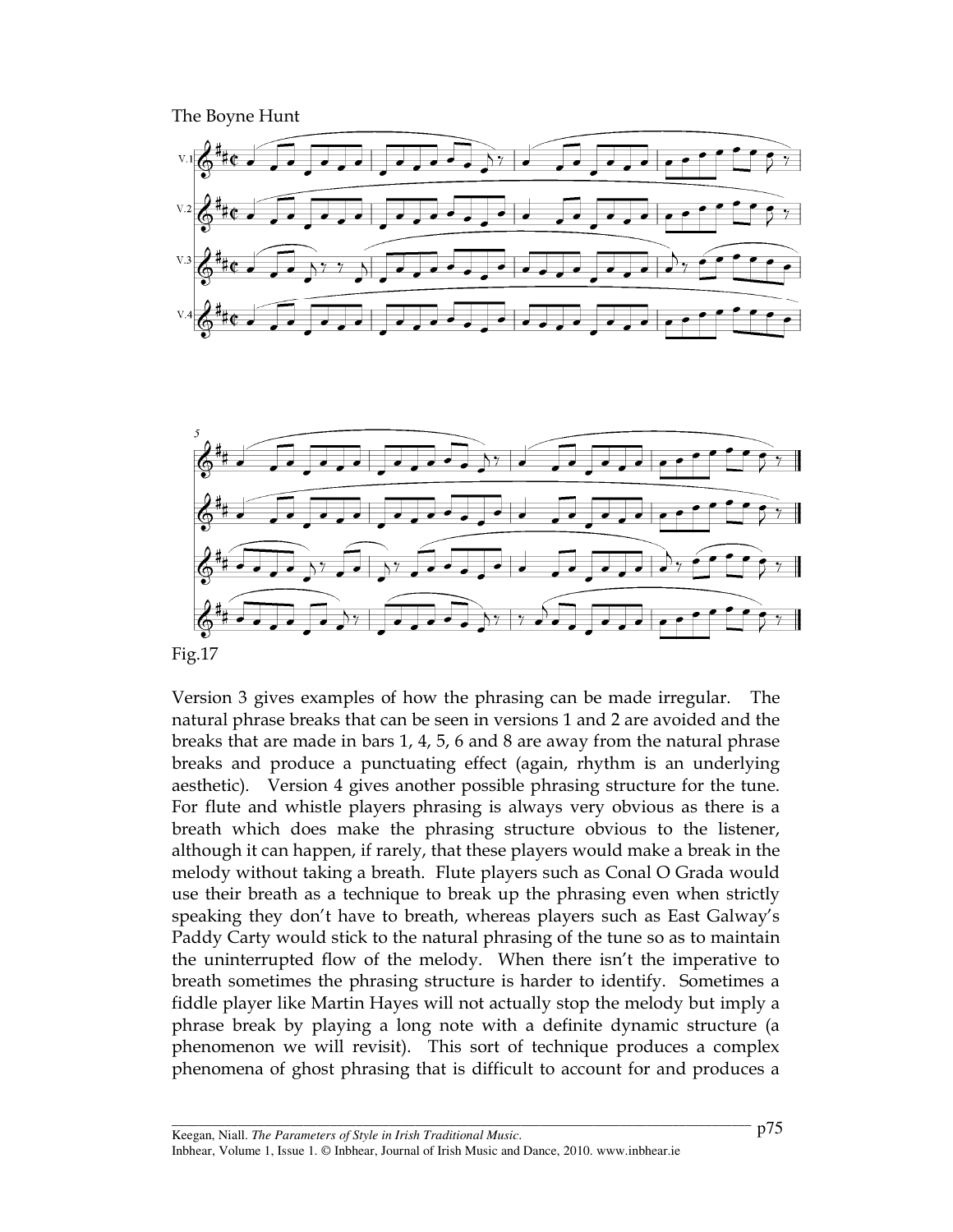multi-layered approach to phrasing which, though effective, is doubly difficult to account for in such a blunt tool as a transcription.

Next time you listen to John Carty on banjo or fiddle, listen to where he occasionally hides the natural phrase break with a variation or, when listening to June McCormack on flute, listen to where she plays through the natural phrase break, stealing a breath to great effect somewhere else. However, when listening to Johnny Doherty on fiddle notice the way he maintains the uninterrupted flow of the tune with his motoric rhythm, hardly breaking up the phrases at all, let alone irregularly. For Johnny, not breaking or stopping the phrase was an important part of his style.

The melodic shape of the tune plays a roll in the shape of phrases in performances. The tune encourages the musician to take breaks in certain places – many melodies extend over places that would be usually natural phrases ends. The creative interplay of artist and melody (which are often characterised within the tradition as things in themselves) is very apparent in the structuring of phrases in performance which combines with processes of variation to create new and individual versions or settings of tunes. Extreme examples of this can be found in Mícheál Ó Súilleabháin's study of Dublin fiddler Tommie Potts (1987). One notable example is the way he conjoins the two first parts of the reel, 'My Love is in America' (Potts 1972 and see Súilleabháin 1987, p.206-248).

Another example of a flute player with a very creative approach to phrasing to a tune is seen is the transcription below of Jack Coen's recording of the first round of The Blackthorn.

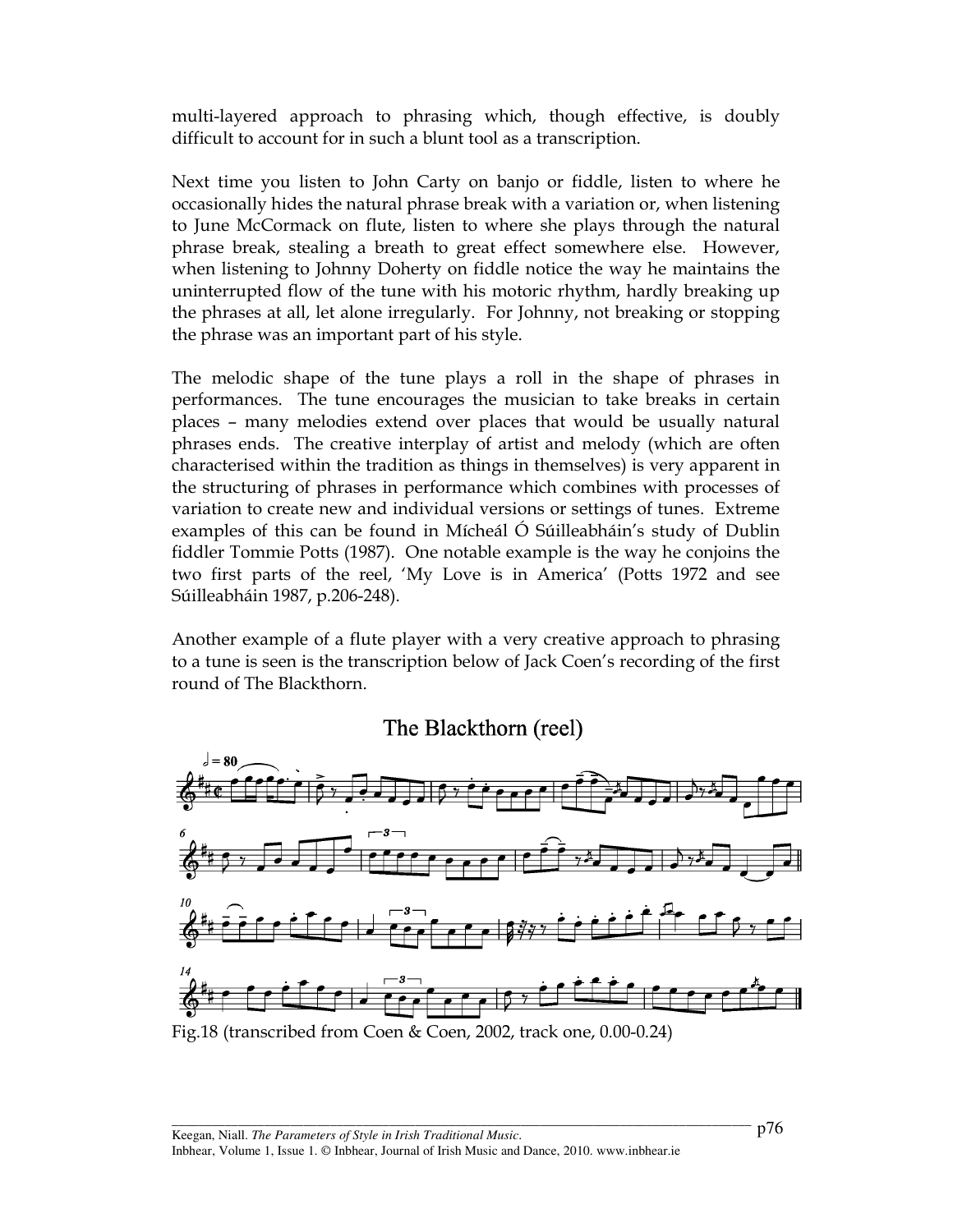The breaking of the phrase (which can see where there a rests) is used here for very obvious dramatic effect, building an impetus through the first round of the tune where the phrase lengths become more likely to be regular.

Perhaps an important aspect of phrasing structure (as with anything) is to avoid repetition. If the break is made always at the same point of the tune, as in version one of the Boyne Hunt above, the performance would often be seen as being affected detrimentally. However, in the performance of dance tunes by far the most popular place for making the break in the tune is the quaver value immediately after the quaver value on the beat.

## Articulation

Articulation is a very important parameter of style when we examine the categorisation of different styles by traditional musicians. Articulation is the way we make breaks between notes and the frequency with which we do it. For pipers it is central as their world is very often and most basically split into open and closed piping where the open of legato style is associated with the travelling community (particularly performers such as Johnny Doran, Paddy Keenan and Finbar Furey) and the tight pipers who tend to use much more staccato passages are associated with an urban, Dublin community (particularly associated with Seamus Ennis, Andy Conroy and Mikie Smyth). This is a criminal over simplification of the way pipers see themselves but it does illustrate the centrality of articulation as defining stylistic parameter.

For flute and whistle players the frequency of articulation is also important. For the flute, legato playing is more associated with the flute playing of Galway and Clare, staccato with the playing of Leitrim and northern players such as Desi Wilkinson. Articulation is central to the whistle playing of players such as Miko Russell and Sean Ryan but in very different ways. However also important for both instruments is the way articulation is made. Articulation by tonguing is not uncommon among an older generation of flute players (such as Vincent Broderick or, again, Miko Russell) but today throat articulation (the glottal stop) is the norm and young flute players (such as Brian Finnegan) that do use their tongue to articulate, and go as far as imitating the staccato triplets of box and fiddle players, are seen as stretching the boundaries of what is traditional.

For fiddle players articulation is achieved by changing the direction of the bow and obviously this is central to the style of many Donegal fiddle players who play in a very articulated fashion. Fiddle players from Sliabh Luachra, Clare and Sligo will be much more likely to bow across the beat, hiding the rhythmical impact of the note on the beat by slurring onto it but this would be a rhythmical technique found to some extent everywhere and on may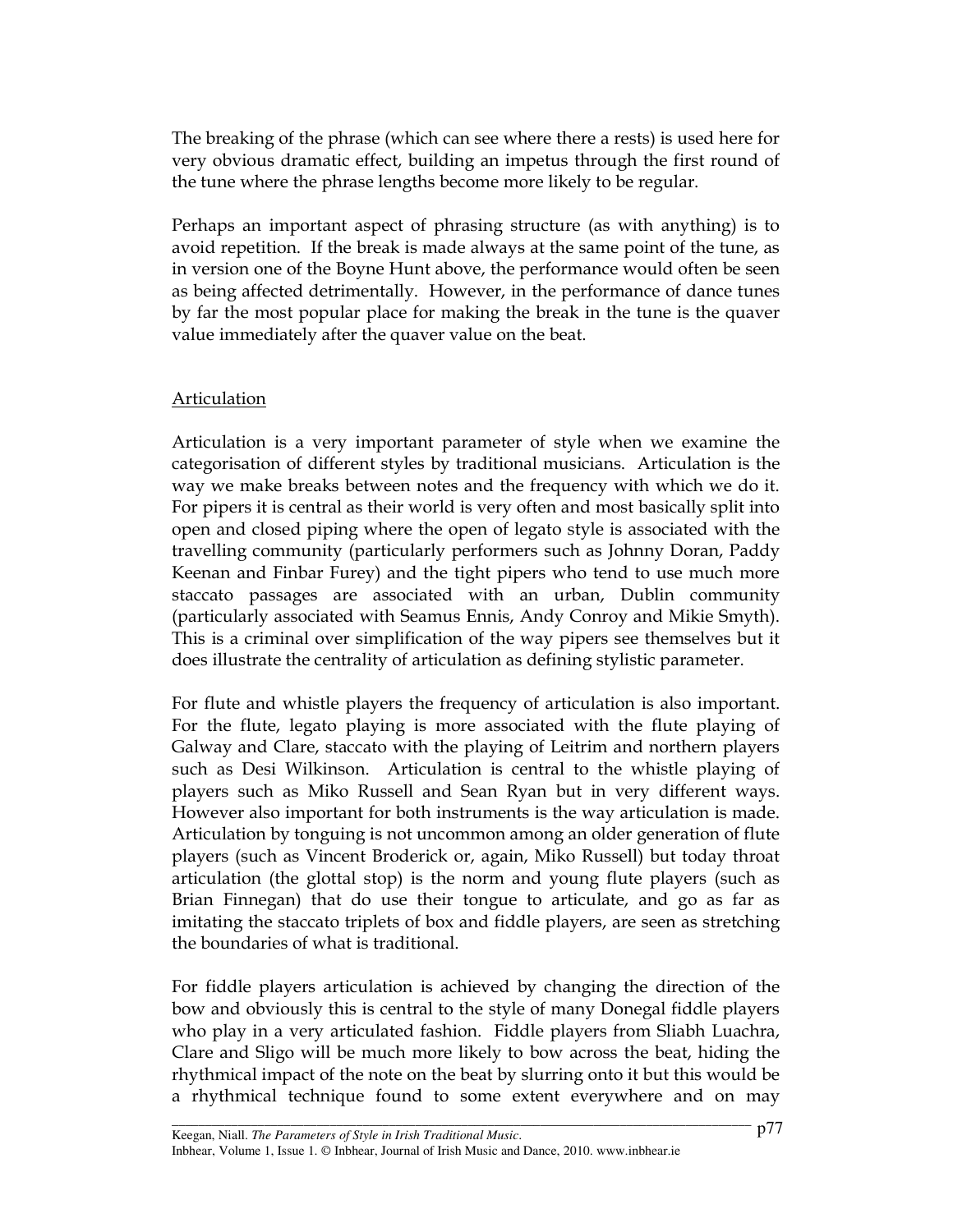instruments. However, as with all the technical parameters listed here, their importance is specific to certain instruments. For example, articulation is not central to banjo performance as the instrument itself has little capacity to produce a legato effect.

Again the effect of changing the use of articulation is rhythmical. The use of lots of articulation tends even out the duration of quaver progressions. Tight piping does tend to slow the music down and make the overall sound seem much more controlled whereas open piping tends to be louder and faster, incorporating more multi-tonal ornamentation. Generally the use of much articulation tends to preclude the use of ornamentation with the exception of pipers who have invented their own 'tight' ornaments (such as Patsy Touhey's 'back-stitching' (Mitchell & Small, 1987)). Conversely, the highly articulated style of Donegal fiddle players such as Johnny Doherty, is associated with speed and an urgency in performance but does, as in piping, preclude certain types of multi-tonal ornamentation. The extensive use of articulation also can often effect the sense of 'swing' in a performance where articulation of consecutive quavers can give them a more equal duration.

## Variation

Variation is another difficult concept to articulate. It lies anywhere between composition and improvisation and of course is an aspect of all the other technical parameters of style we speak of (ie. the way a player will 'vary' the use of ornamentation, phrasing, articulation etc.). However what we will talk about here is the deliberate changing of main melody of the tune for aesthetic effect. How much this process is compositional or improvisatory (two intrinsically interconnected ideas) is very much down to the musician and in an Irish context the word variation seems to cover both. It is important again to emphasise that the use of variation is a stylistic choice. Many musicians choose to use very little variation, often concentrating on the delivery of a single setting (for a good example of this see Brendan Taaffe's work on Patrick Kelly from Cree, Co. Clare, (2004, 33)).

Categorising variation into various 'types' is always dangerous but I do find it useful in a teaching context to list variation as having 4 aesthetic and embodied orientations in its motivation. These I list as rhythmic variation, melodic variation, harmonic variation and phrase variation. Below is the first part of the reel, 'The Boys of Ballisodare', presented in a system with four different versions, the first being a basic model of the tune. The second system is an illustration of variation where the motivation for varying the tune is phrasing, the third rhythmical and the fourth melodic and the last harmonic. For the purpose of brevity I have condensed many examples of variations into this first part of this reel; however, for the majority of

\_\_\_\_\_\_\_\_\_\_\_\_\_\_\_\_\_\_\_\_\_\_\_\_\_\_\_\_\_\_\_\_\_\_\_\_\_\_\_\_\_\_\_\_\_\_\_\_\_\_\_\_\_\_\_\_\_\_\_\_\_\_\_\_\_\_\_\_\_\_\_\_\_\_\_\_\_\_\_\_\_\_\_\_\_\_\_\_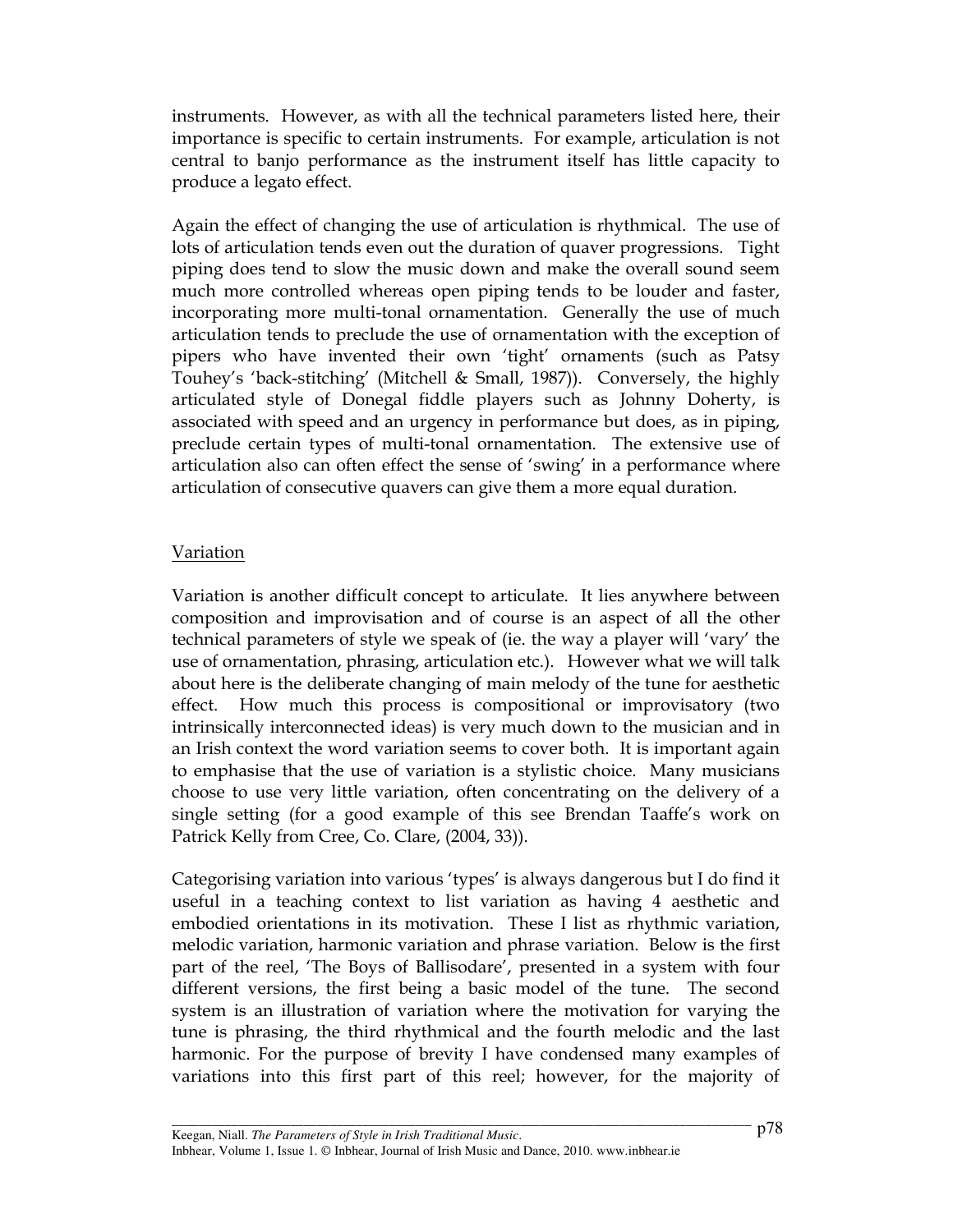performances, even by musicians noted for their use of variation, there would rarely be this sort of intensity variation.

On the second stave you can see how the phrasing is altered as in the examples above and how, in order to facilitate this, the melody is changed also. In bars 4 to 5 especially, the phrase end is hidden by a radical change in the melodic line. This is discussed above but this is an obvious example of how interactive all of these stylistic parameters are and the problems of presenting them as a categorical structure and its implications of the bounded nature of members which is not applicable here.

In the third system you can see examples of how a musician would attempt to enforce or alter the rhythm of a tune through variation. In bars 5 and 6 the tune varies by refereeing back to the 'D', a strong tone for most flute players or pipers who would be able to force the note to great rhythmical effect, reinforcing a beat. Flute players therefore, in the production of an effect in line with their own aesthetic sense are utilising the physical nature of the instrument and the way they can kinaesthetically interact with it. In bars 7 and 8 the melody is structured in steps of 2 notes going downwards, forcing tension with what usually is the base rhythmical structure which is splitcommon time. Essentially most people play reels where the emphasis is 1234 1234 but by changing the melody to produce a stepping, sequenced effect we naturally make more of a 12 12 12 12 feel. It is important thought not to see a one way process of the aesthetic exploiting the physical, when the aesthetic is arguably derived from the possibilities offered by our physical interaction with the world as would be argued by modern cognitive linguists and philosophers such as Mark Johnson, Mark Turner, and George Lackoff.

In version 4 I have presented ways musicians may be motivated to change the melodic shape of the tune. So in bars 1 and 2 the stepped progression of the tune is replace by a wide arc into the second octave and this occurs again in bars 7 and 8. This does also have obvious rhythmical effect by destroying the original 4/4 of the tune again, highlighting the problems of categorical structure. This is the reason I have characterised these types of variation as having aesthetic and embodied motivations as it would be wrong to try and account them as being things that are melodic, rhythmic etc. To attempt to account for motivations for process is a far more flexible tool.

Perhaps less traditionally in bar 4 we have the introduction of a chromatic variation which again would illustrate how these technical parameters would place the performer politically within the tradition. However it is important to point out that this political location has to do with not just the way aspects of performance such as chromatic variation are used by the musicians but also the context they are in. For example, the travelling piper Johnny Doran, the North Tipperary accordion player Paddy O'Brien and contemporary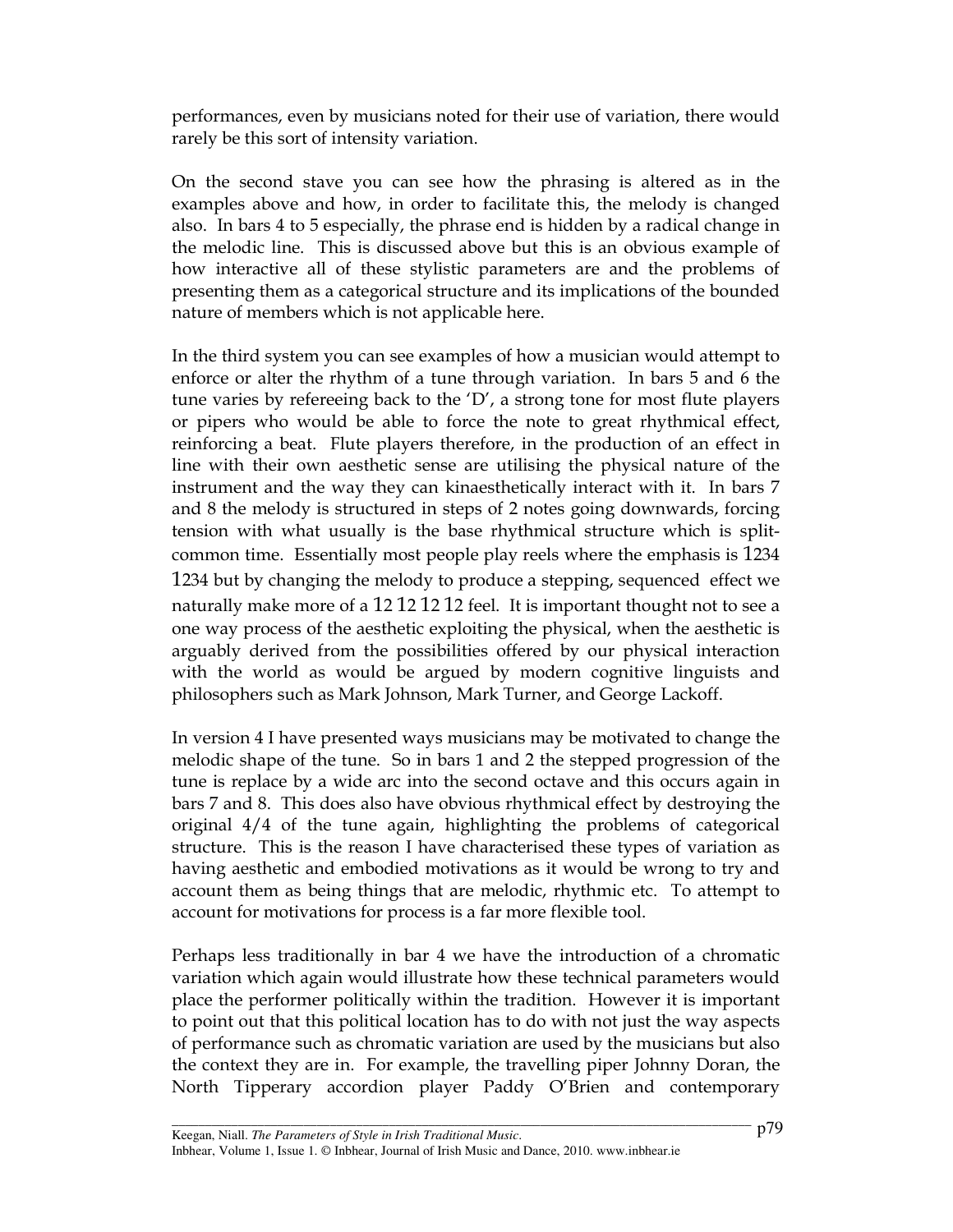concertina player Niall Vallely all use chromaticisms in different contexts and it is these contexts play the larger part of their positioning politically and aesthetically within the tradition – there are very few members of the traditional music community who would group them together stylistically.

In version 5 the motivation is harmonic so is either to reinforce or transform the underlying harmonic implications of the tune. Straight away in bars 1 and 2 arpeggiated sequences representing different inversions of the root chord are introduced but implicitly reinforcing the dominant role of the root in those two bars. Again we move into what would generally be considered a less traditional mode in bars 3 and 4 where, in bar 3, a G major seventh is implied in the second group of quavers progressing immediately and unconventionally into a F major triad which would be considered quite untraditional. In the final four bars of the last system I have a bit of fun and show how these different types of variation can combine. Here I hide the natural phrase break and create a break in bar 7. I go on to introduce a movement of groups of three quavers that undermines the rhythmical structure and changes the melodic shape of the tune.

The Boys of Ballisodare (reel)



p80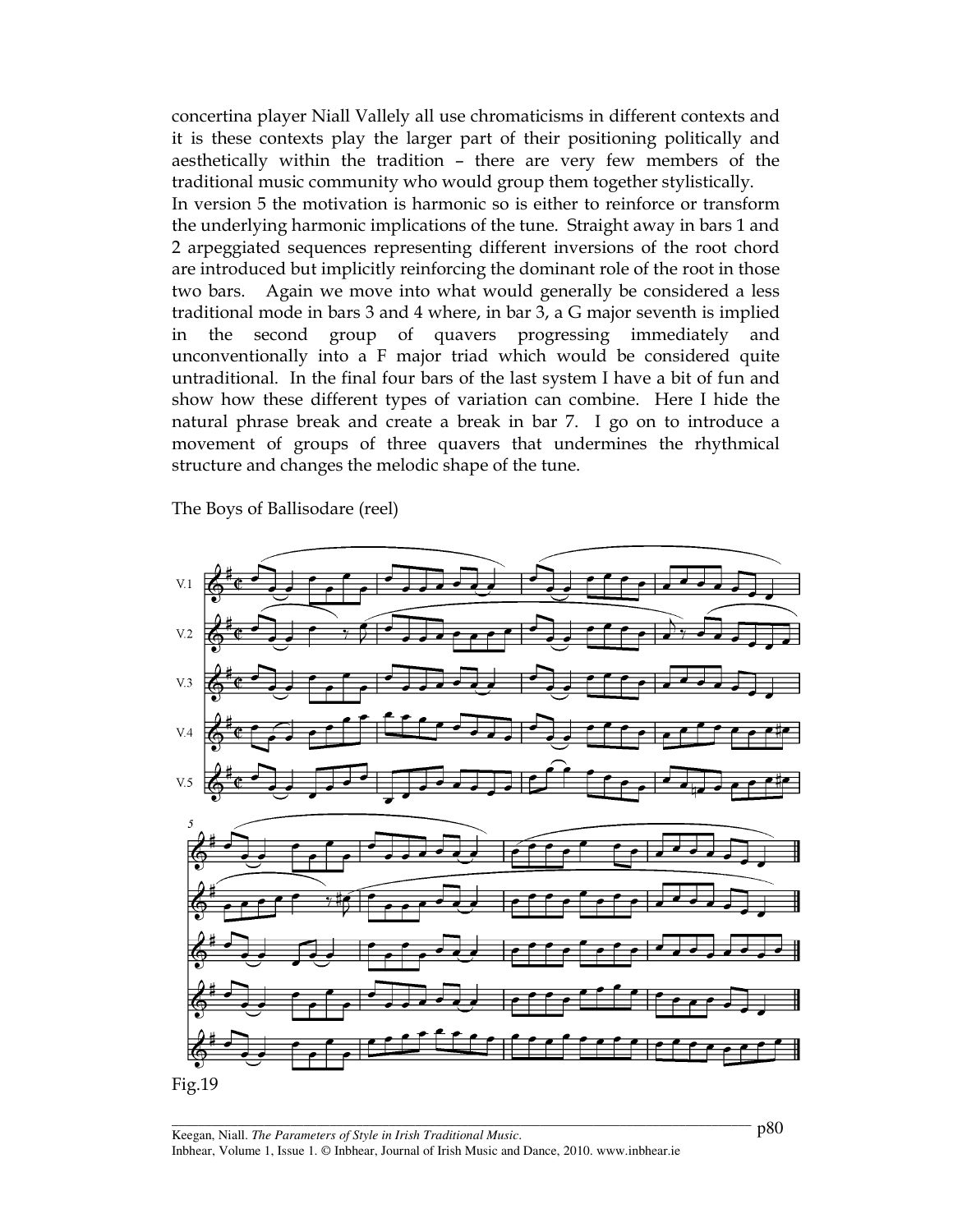Mícheál Ó Súilleabháin (1990) has approached variation and improvisational practices from a different perspective and proposed mechanisms traditional musicians use to generate variations. He mentions phrasing and the need to present and vary motor rhythm but does mention two dimensions for variation and improvisation that should be included here. These include what he calls "the pitch dimension – set accented tones" (Ó Súilleabháin, 1990, 123) where the musician plays off a hierarchy of tones, produced by rhythmical placement, to produce variations, versions and settings. Also he presents "the structural dimension – interchangeable segments" (Ó Súilleabháin, 1990, 127) where he illustrates how traditional musicians will quote internally within tunes to create variations at appropriate points, perhaps most often unconsciously. By not attempting to present an overarching structure for under standing variation and improvisation in traditional dance music practice, he has greater capacity for looking at individual process for the creation and understanding of the creation of variation. However, in focusing almost exclusively on this singular process the tension between what is perceived in the process of creation and the analysis of the process by the musicologist is most apparent.

Another important issue that I have avoided here is the relationship between improvisation and variation, the implication being that the later is a much more composition, premeditated process. This is further complicated by the fact that the later term is one current in the tradition for both processes while the former is one that is seen as coming from outside the tradition and belongs to other musics and musicians. One personal anecdote that illustrates this comes from an improvisation class I have ran with post-graduate students. When introducing the students to the idea of improvising and some of the processes that can be involved I asked students to indicate to me if they thought they were now improvising. One student, who was perhaps the most successful in my eyes, failed to put his hand up and when I asked him why not he declared he was not improvising 'but making up variations on the spot'! So part of our problem in the examination of improvisation and variation as perhaps separate but highly interrelated processes lies into the fact that in the Irish tradition improvisation is a part of variation and indeed is perhaps not considered traditionally as an entity in itself to juxtapose against variation. This returns us to the problems of categorical structuring of musical experience but it is evident that much research has yet to be conducted regarding the various processes of variation in traditional Irish music practice and how they are conceptualised and expressed by the community that engage them.

## **Intonation**

The four stylistic parameters listed above are normally the major important considerations in any individual's style. Another element which also is often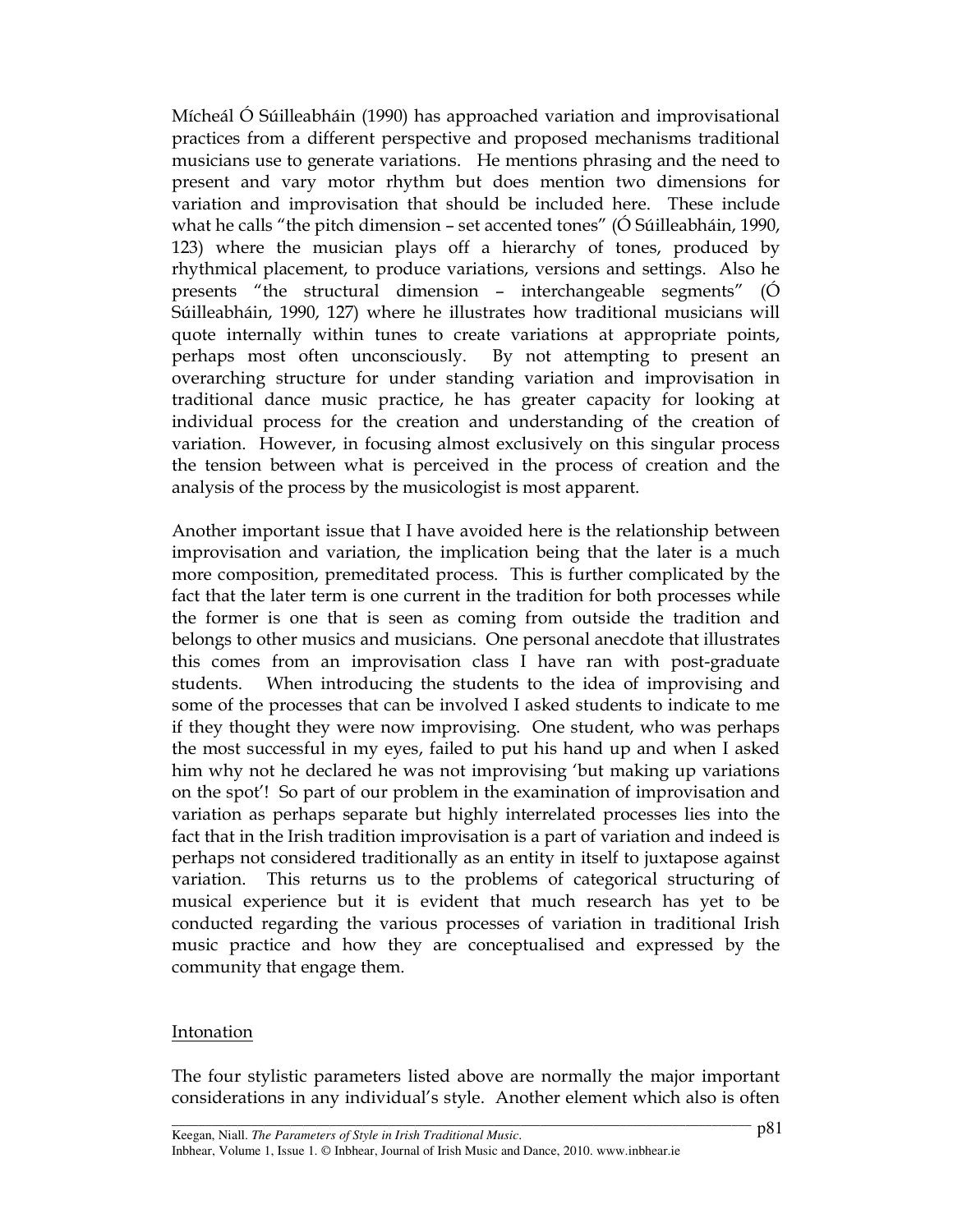an important factor for a performance is intonation and this concept plays a parting the traditionality of a performance. The online music dictionary Dolmetsch defines intonation as:

In tuning, the degree to which a pitch of a note heard is what is correct but not to the degree that the note heard is the wrong note (www.dolmetsch.com)

In western art music there a number of structured tuning systems (just intonation, pythagorian tuning, meantone, well, and equal temperament) but in traditional music there seems to be at least two orientations for intonation that stray from general western practice and they are based perhaps on perception and embodied factors (as in fact all systems of tuning must). The first is embodied in the experience of the musician who seems not to either notice or value normal, contemporary western consistency in tuning (this is most often true of some our most esteemed, older performers). The second is perhaps based in the physical and kinaesthetic properties of the instruments and the bodies that interact with them. Many instruments are, purposely or otherwise designed to generate different structures of intonation which can prove to be the focal point of performance for duets. The most obvious recent example of that being the playing of Caoimhín Ó Raghallaigh and Mick O'Brien where Caoimhín deliberately focuses on the intonational properties of Mick's flat pipes (2003). Other musicians produce certain types of intonation because of the way they physically interact with their instruments. Jos Konig writes about the way that East Clare fiddlers manipulate the tonal structure of the music through left hand (fingerboard) technique rooted in the physical restrictions caused by the way the left hand of the fiddler interacts with the neck of the fiddle. He writes;

It seems to me that the individual freedom in performances, allowed to the player, enables him to manipulate according to his personal taste the musical results of physiological restrictions (Konig 79, p. 84)

A prime example of this manipulation of the tonal nature of the performance is apparent in virtuoso East Clare fiddler player Paddy Canny's most recent album where his own tonality contrasts sharply with that of accompanying piano and guitar (Canny 1998).

What resonates with me in a discussion of intonation is Charles Keil's concept of 'participatory discrepancies' where he writes

The power of music is in its participatory discrepancies, and these are basically of two kinds: processual and textural. Music, to be personally involving and socially valuable, must be "out of time" and "out of tune" (Keil 1987, p.276)

\_\_\_\_\_\_\_\_\_\_\_\_\_\_\_\_\_\_\_\_\_\_\_\_\_\_\_\_\_\_\_\_\_\_\_\_\_\_\_\_\_\_\_\_\_\_\_\_\_\_\_\_\_\_\_\_\_\_\_\_\_\_\_\_\_\_\_\_\_\_\_\_\_\_\_\_\_\_\_\_\_\_\_\_\_\_\_\_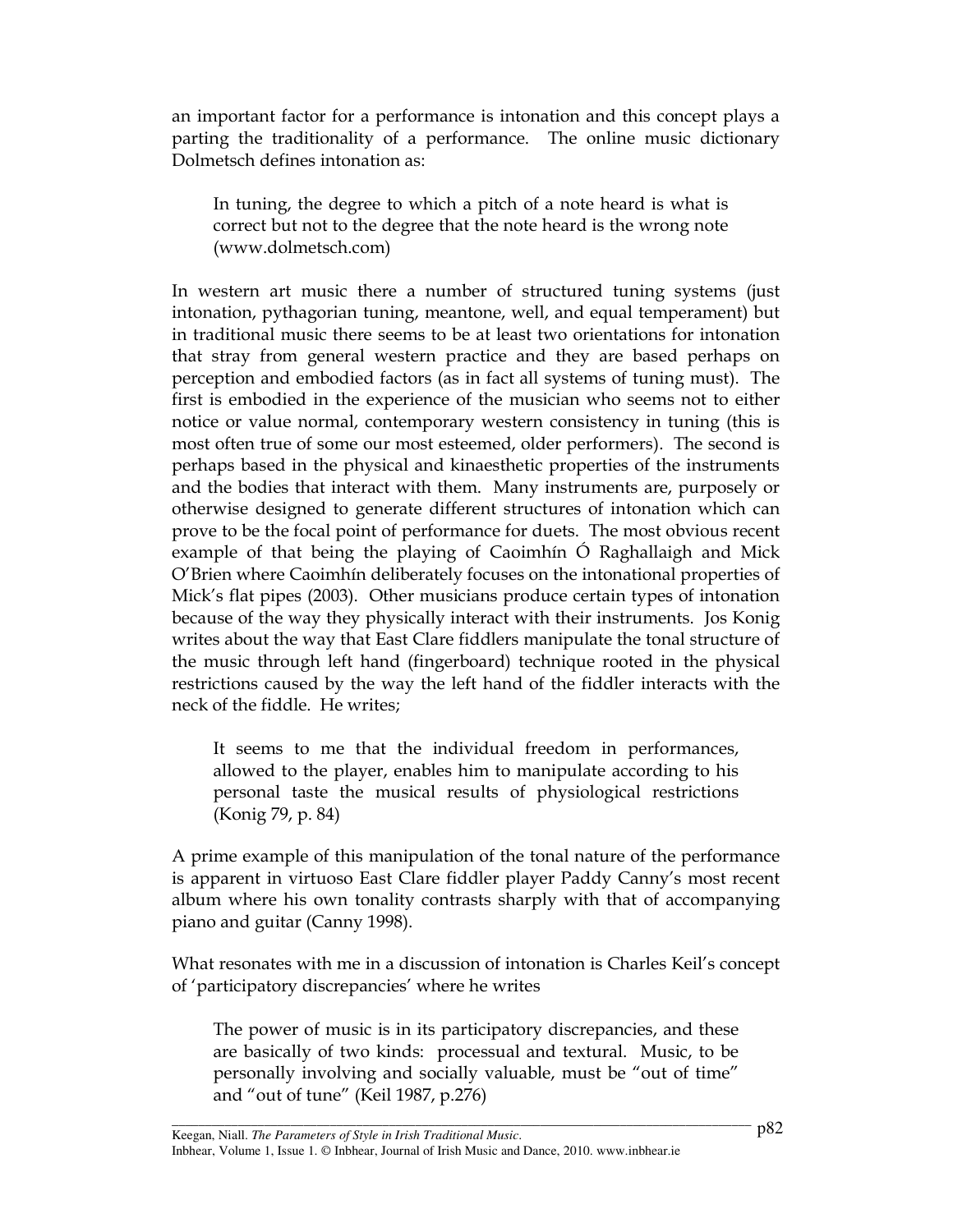Although Keil understood this is having a far more abstract life than literally one of intonation, appropriate (for a traditional context) variations in intonation set real tensions in the appreciation of our music that are enjoyed as well as placing the performance in time, out of time. However, as musicologist we must be conscious that this perception of tension and 'out of tune' -ness is one created in a modern listening experience and the aesthetic that created such tonal practice is unlikely to be the one that sustains it in a modern western environment.

Within the community of traditional music practice there is a belief that variations of intonation is a very 'traditional' practice that is on the wane because of the influence of fixed pitch instruments (such as the much maligned accordion), ensemble playing and the pervasive environment of western music and it's fixed tonality. However, as a practice it is rarely taught and in instruments where it is possible to manipulate much emphasis in early development is usually given to playing 'in-tune'.

## Instrumentation

A stylistic parameter that has perhaps had greater significance in modernity is the type of instrument a musician wants to play. There are all different models of flute, whistle, fiddle accordion etc. many of which have distinct tonal qualities. In past days the selection of instruments may not have been so good. A fiddle player would have started on a house fiddle, left up on the wall and then may have progressed to buying their own fiddle when the opportunity and financial ability arose. The woman who in the late eighteenth century went into a market town shop to exchange some of her income from selling eggs and dairy products to buy a free reed instrument would have not have had the choice of instrumentation that musicians today have. Today there is a network of instrument makers throughout Ireland, and internationally, that will supply and sometimes custom make instruments for musicians who have much greater financial ability to invest in instruments than their predecessors. Instruments may now be expense but musicians have greater capacity to buy them, of course depending on their own income and desire to own instruments but it would not be uncommon for musicians today to own multiple instruments.

Sound quality may not be the only criteria for choosing an instrument. The sheer size of an instrument and the physical effort that may be needed to put into playing an instrument may be a factor. Accordions may be too heavy and have too many reeds for some to play effectively, some flute players may prefer flutes that are harder to 'fill'. Certain types or instruments are often engendered – I often hear students talking about 'girl's flutes', 'a man's box', 'a lady's fiddle'. There may also be certain other properties of an instrument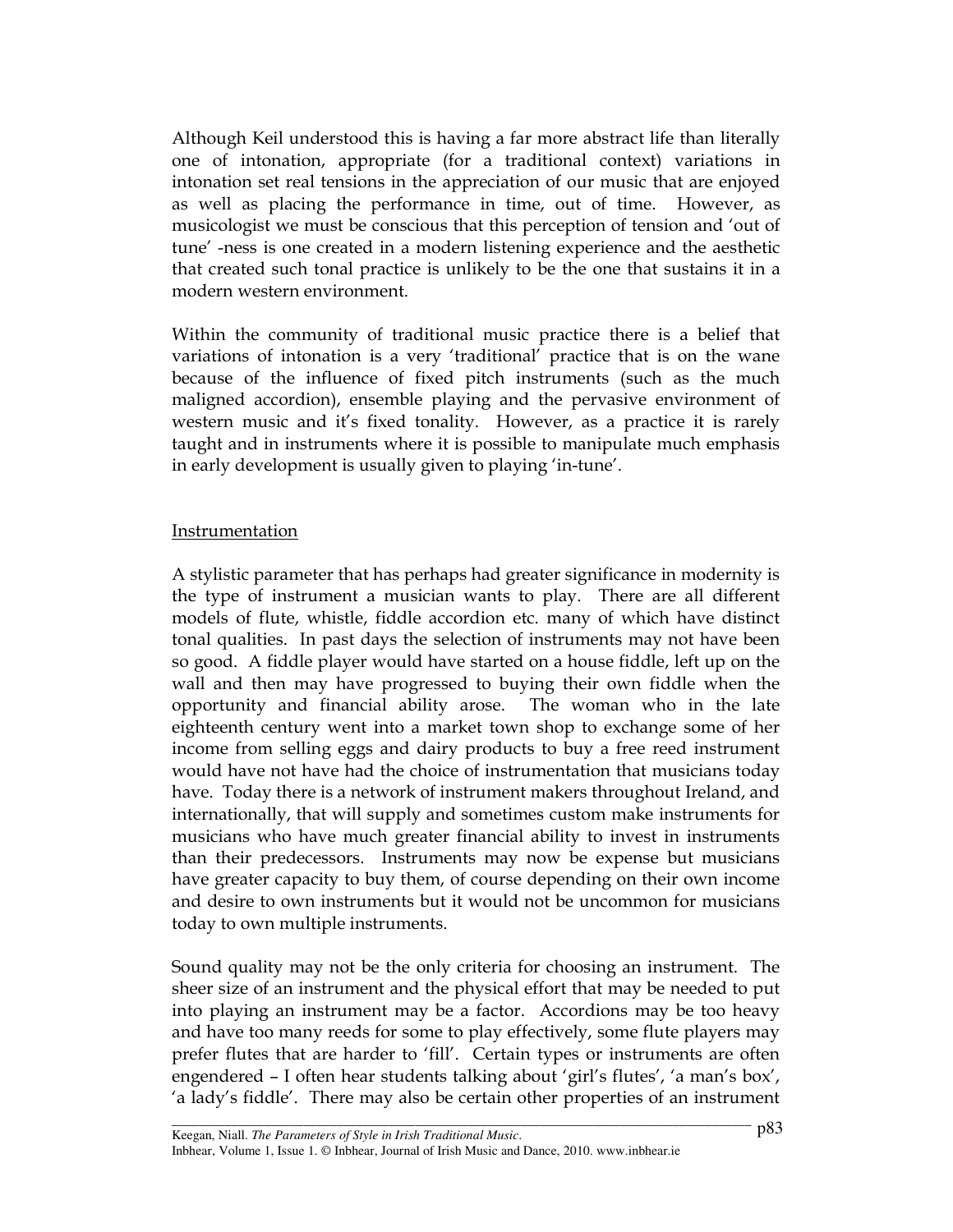that are not directly linked to sound quality. For instance, I prefer a flute that has keys that are 'pin-mounted' because I think the action of those keys is faster and more consistent than the normal 'block-mounted' keys whereas another flute player may prefer a flute with no keys at all. This physical nature of my preference for a flute with keys may not effect the tonal qualities of the instrument but does allow me to play certain types of repertoire and use more chromatic variations.

This parameter also includes, for some instruments, materials that are used in performance as part of the instrument or used to prepare the instrument for performance. Therefore, for banjo players and fiddle players the make, type and quality of strings used will be part of what informs performance style, for pipers the same goes for reeds, for banjo players the type of plectrum.

I would argue therefore that very often the choice of a type of instrument is as much a part of a musicians playing style as the choice of a roll or particular phrase in performance. Although it is not a stylistic parameter that can be manipulated in performance (although many musicians would use several instruments in performance depending on the repertoire they are playing and the mood of performance they want to create) it still plays an active roll in the life of the musician who may choose a certain instrument for aesthetic reasons at various stages of their performing lives. It must be emphasised that this is not always the case and people inherit instruments that they stick with and don't actively think about choosing instruments to suit their own playing style or may quite simply be unable to afford to do so. These people do not engage instrumentation in the way others do which is analogous to the way some musicians would not think of other stylistic parameters.

## Tone

Tone as a stylistic parameter is closely associated (but not identical too) instrumentation. It is the quality of the sound produced (and the variety of qualities) by a particular instrument. Though the term timbre in this context may be better to use to avoid confusion with intonation, tone is the term that would used most often in the tradition.

Among flute players some will create a very narrow wide embouchure to produce a hard, raspy sound while others might make a slightly more open and round embouchure for a softer, less aggressive sound (notice me grasping for metaphors!). Fiddle players will use different parts of their bows on different places on the strings to produce different or certain sound qualities as banjo players will strum the strings at different places to make brighter or more muted tones.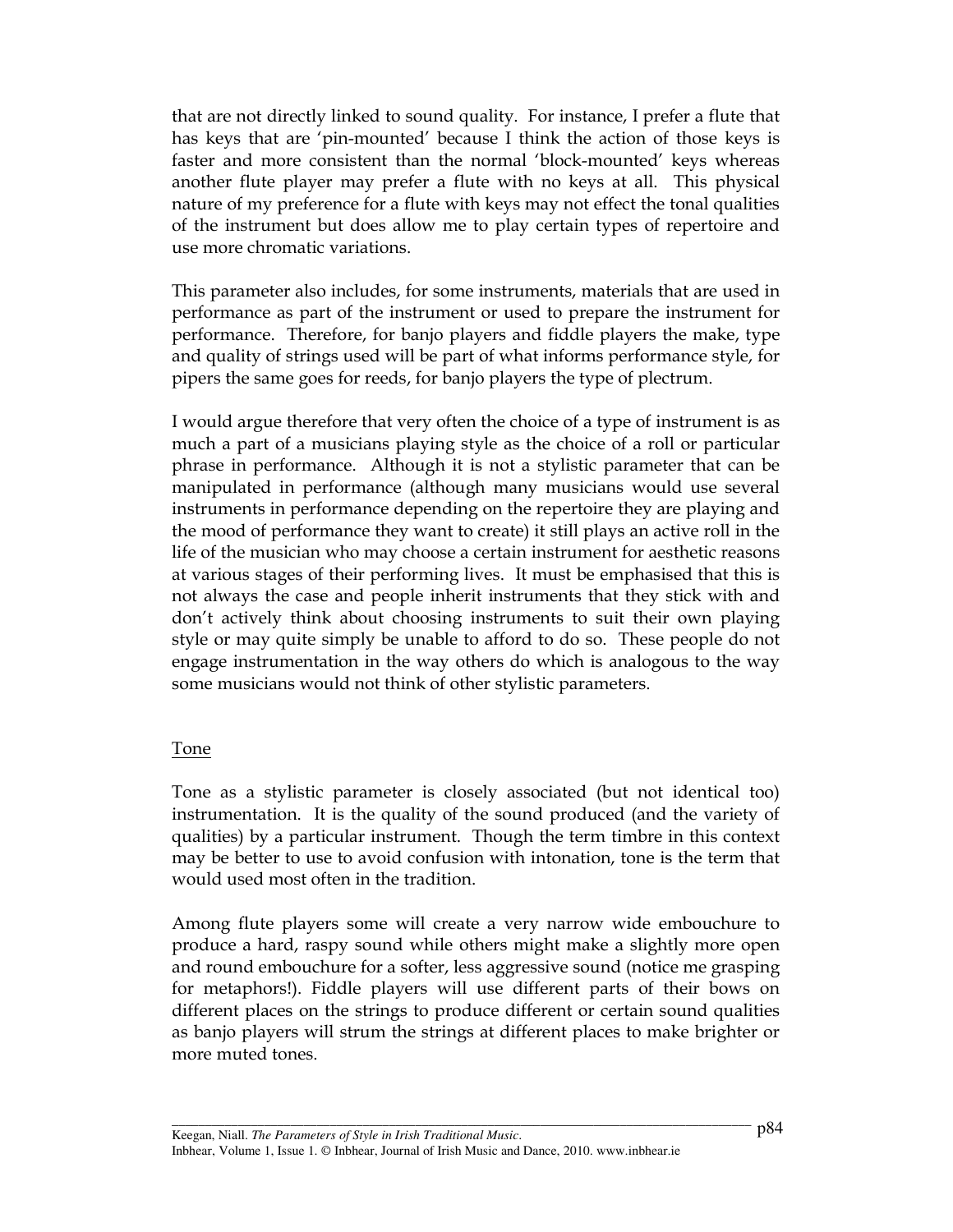On some instruments, such as accordions, piano and others that tend to be more mechanical in nature (ie. the human body is in some way more removed from the actual sound production) there is less scope (but rarely none) for manipulating the quality of sound. It is interesting that this 'mechanical' nature of certain instruments and the inability of manipulating the tonal quality of the sound are often presented as reasons for the non-traditional nature of some instruments. A good example of this is Sean Ó Riada's attack on the accordion in Our Musical Heritage. Writing on the importance of 'making' the note he writes;

"This the accordion player cannot do. He does not make the notes, they are already there, ready to sound at the pressing of a button, produced in an almost entirely mechanical fashion. He has only to press a button and pull or push the bellows. The tone and even the intonation of the ensuing note has already been decided for him by the maker. Because of this individual musical expression becomes extremely difficult if not impossible for him" (Ó Riada 1981, p.69)

Although Ó Riada is certainly incorrect in assuming that an accordion cannot influence to tonal quality of their instrument, the sentiments expressed above are common, but paradoxically not often applied to the concertina, just as mechanical an instrument as the two-row button or piano accordion.

#### Dynamics

Breandán Breathnach writes;

Intensity, the varying of loudness and softness of sound, is not a feature of traditional music. It is not possible, in fact, to vary the sound in such manner on the pipes. Crescendo and diminuendo are terms for which one finds no use in the notation of the music, and this rule applies equally to singing and to playing. The use of dynamics betrays the non-native (Breathnach 1971, p.90)

He is undoubtedly right that the use of terminologies such as the Italianate ones he mentions would have little use in the notation for traditional Irish music. Indeed their use in classical music has an operational role in that it is a performance instruction and I would argue that the notation of Irish music for Irish musicians does not have this role at all and certainly dynamics, like many other stylistic techniques, do not make it onto the page. Also the implication of the broad sweeping and above all gradual dynamics implied by the use of the long 'hairpins' used to indicate these terms in a classical score rarely occurs in the performance of traditional music. However, the varying of intensity is an important part of many musicians performance style and can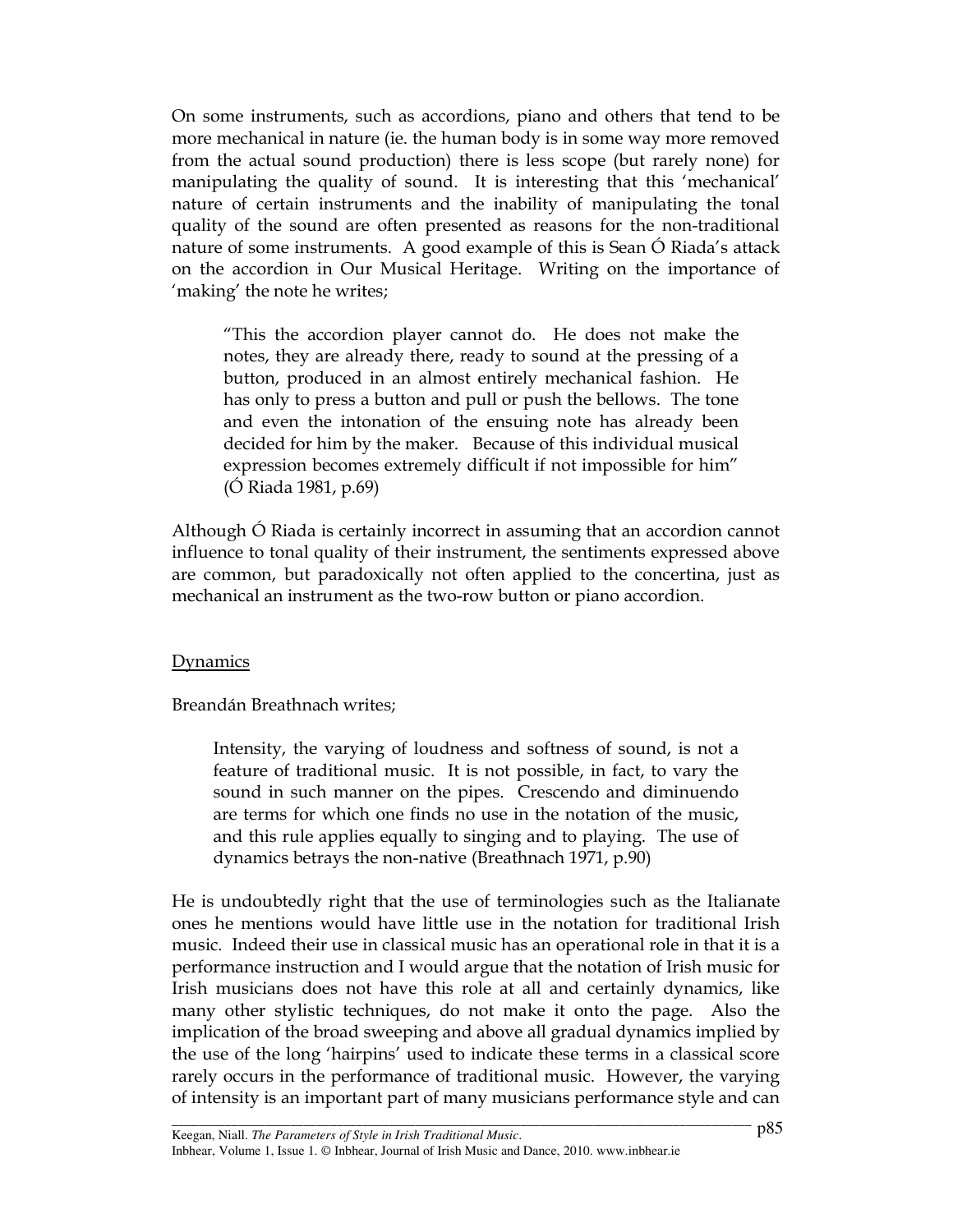manifest in a number of different ways. The fiddle players of East Clare use small dynamics on long tones which will include a slight movement of pitch and a dynamic movement instead of an ornament such as a roll. Many older generation musicians would play the repeats of entire parts at different intensities of volume and use crescendos over one or two bars to 'lift' the music into a phrase or part change. Indeed, Breathnach's own instrument's lack of capacity for making different dynamics that he claims as a justification of his account of their absence in traditional music is not strictly true as pipers create a dynamic by occasionally using their drones and regulators.

## Repertoire

The dance tunes we choose to play are also part of our performance style. This is manifest in a number of ways.

Certain tunes are associated with certain instruments and this is usually based on the ergonomic capacity of the instrument, or perhaps, more importantly, what is perceived to be the ergonomic opportunities and disadvantages offered by the instrument. For example, tunes that go consistently below the D above middle C would not be regarded as flute, pipes or whistle tunes (as these instruments don't have these notes) but will more likely be associated with the fiddle, accordion and banjo. Certain tunes just sit well on certain instruments, playing to the capacities of certain instruments and the limitations of others.

Certain regions have their own repertoires which can sometimes be betrayed by the tune titles (although tune titles can change quicker than the tunes themselves) so it's easy to work out that 'the Ballydesmond Polka' is a Sliabh Luachra tune, 'The Glen Road to Carrick' is a Donegal tune etc. Very often these repertoires are tied to an instrument or the aesthetic of a particular regional style. The Donegal repertoire is undoubtedly a fiddle repertoire with a preponderance of tunes with 'A' as tonal centre, the repertoire associated with iconic players of the east Galway tradition (musicians such as flute player Paddy Carty and fiddle players Paddy Kelly and Paddy Fahy will tend to work around a G with a minor modality (paradoxically musicians such as Carty acquired a lot of newly composed material from Cavan born, Philadelphia based fiddler Ed Reavey).

Some tune types are associated certain regional styles. For example Scottishes and highlands are associated with Donegal music; polkas and slides with Sliabh Luachra music. Certain different types of the same tune type also will have predominance in different regions. The dominant Kerry polka and the Sligo polka (which seems to be the historically more dominant) have different structures. The Kerry polka will be in 2 4 and will move in a quaver motion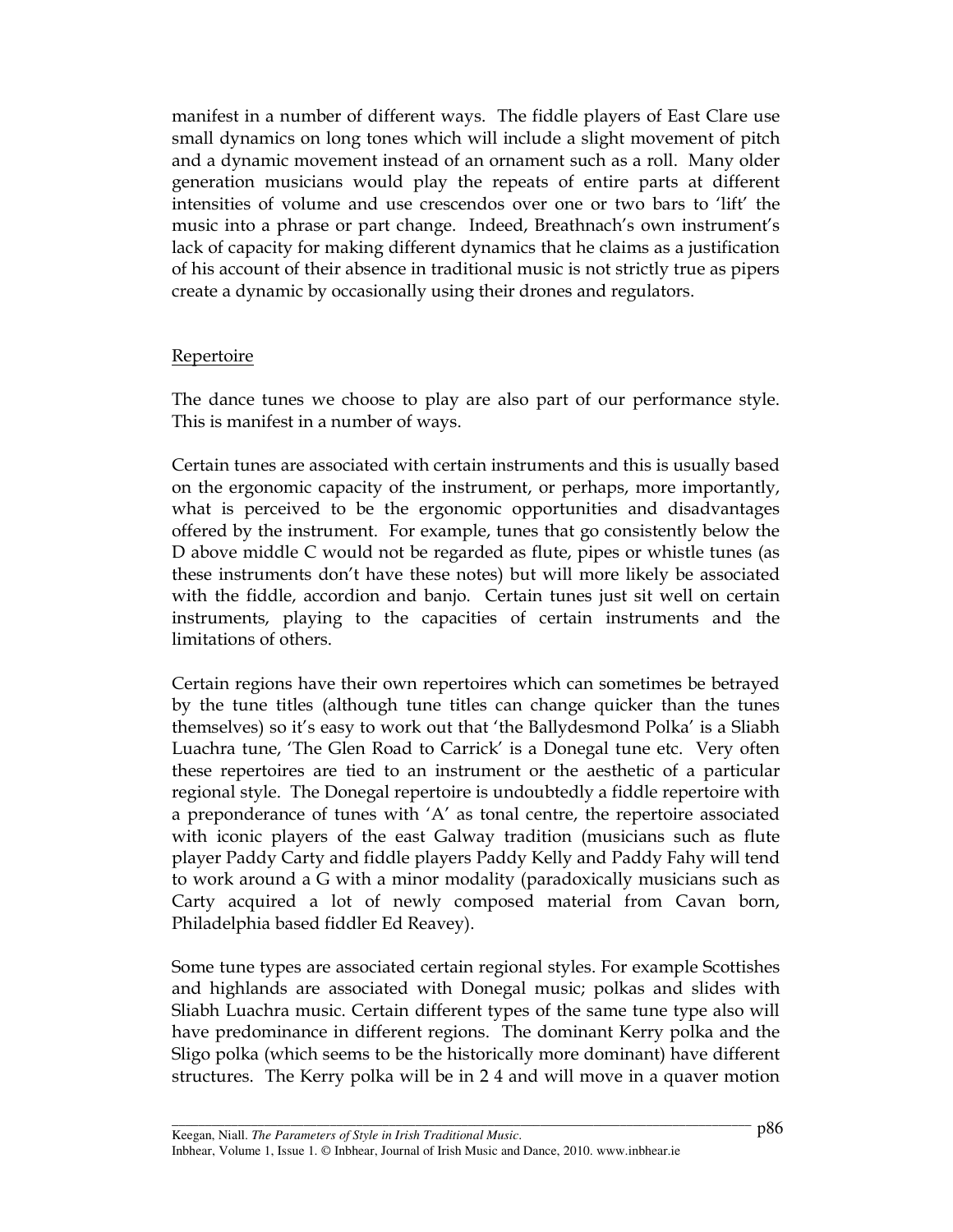while the Sligo version will be similar but will occasionally move in semiquaver motion.

## Duration & Emphasis

Perhaps one of the most fundamental parameters of style in traditional dance music this is perhaps a combination of techniques most closely tied to the central rhythm aesthetic of style in this form.

Performers can produce emphasis by increasing the volume of certain notes in the patterns intrinsic to the various tune types. Here are some examples based on the first two bars of the reel 'The Green Mountain'.



These are three fairly stereotypical accounts emphasis and often musicians will vary their approach to emphasis according to varied contexts, including the repertoire being performed. Also this is a parameter which is based in the relative volume given to notes rather than absolute values, for example, the first version presented above could involve equal but heavy staccato bowing or fairly light legato bowing but both with an little differentiation of emphasis between notes. So here I am describing an approach that could be manifest in a variety of very different sounds. Above I account for a couple of different approaches that could equally be manifest in very different sounds. The second staff in the system has an emphasis on the main beat of the reel. The third is an emphasis on the sub-ordinate beat producing what a lot of traditional musicians would call back-beat and would be regarded by many as a stylistic marker for North Connacht style.

Duration also effects rhythm by elongating the rhythmical values of certain notes at the expense of others in the stereotypical quaver based movement of the danced tunes, what Ó Súilleabháin calls the 'motor rhythm' (1990, p.121). We can illustrate this using the first two bars of the jig 'Willie Coleman's';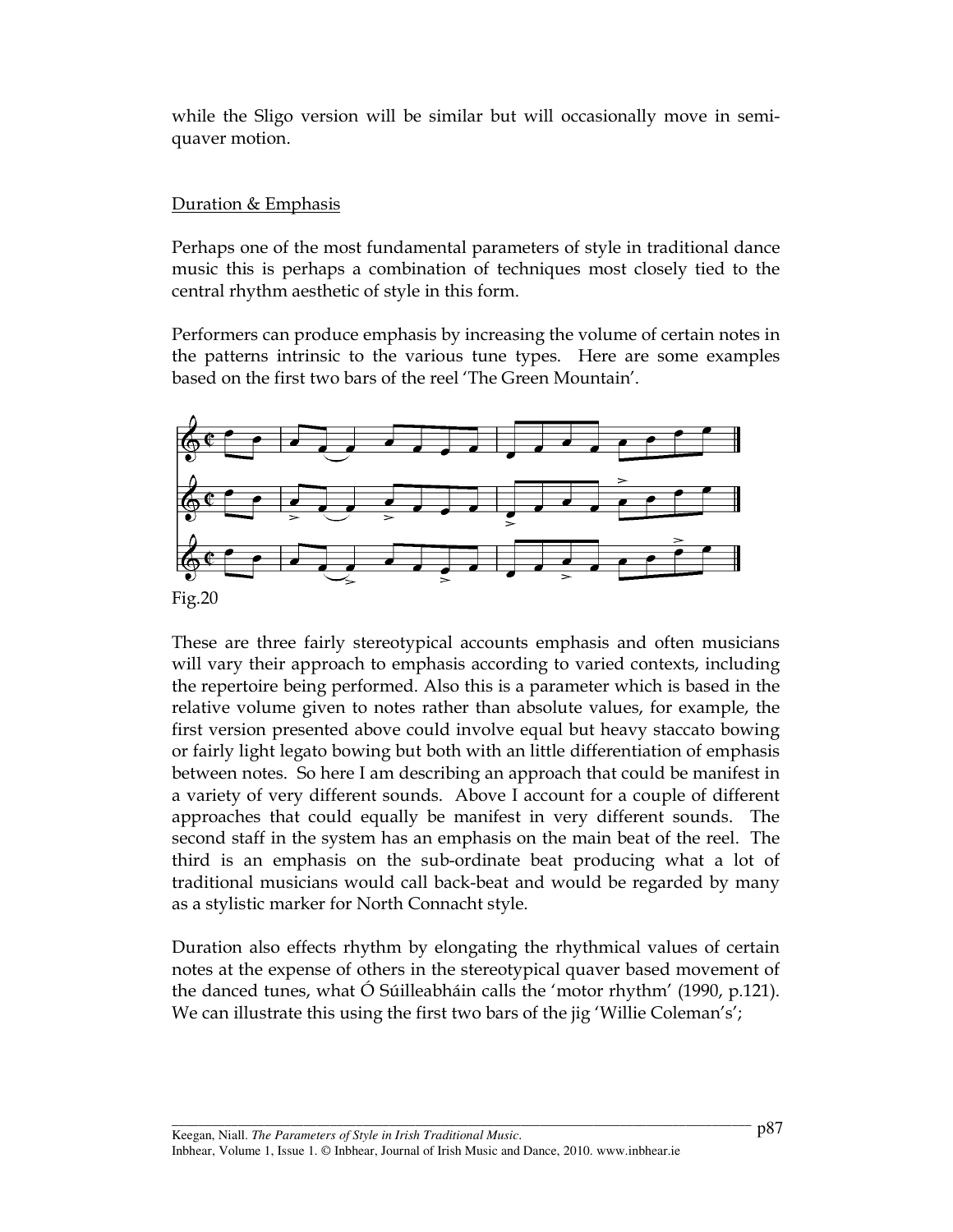

The second version on the system here puts a greater emphasis on the first quaver of each group at the expense of the second quaver. Again, this example of what would be regarded as a swung rhythm (and again seen as an important part of North Connacht fiddling) is oversimplified and stereotypical but it does show how the shifting of duration in the typical quaver movements of the dance tunes can be an important aspect of an individuals and a group of individual's style. The development of duration and emphasis, building and changing patterns, versions of 'motor rhythm, is one of the more subtle part of a musicians stylistic palette.

## Speed

Another important aspect of style is the speed at which the dance tunes are played. There are several common regional paradigms around this which, though specifically often inaccurate, do illustrate the importance of speed. These include the oft-quoted 'Donegal music is fast' and 'East Galway and East Clare musics are slow' paradigms.

Speed is also a highly politicised parameter of style. The age old paradigm of many musics, that young people play too fast, occurs here. Breandán Breathnach writes in his preface to the second reprint of the influential collection, Ceol Rince na hÉireann;

It was pointed out to the editor that readers not familiar with Irish dance music had been left in the dark about the tempo at which this music was usually played. The following shows the tempo for each class of this music:

 $\begin{cases}\n= 127 & \text{Slip Jigs} \\
= 137 & \text{Reels}\n\end{cases}$ 144 Double Jigs  $224$ **Single Jigs** 180 Hornpipes

To play the music at a quicker tempo detracts from the melody; to play it somewhat slower can do it no harm. It was customary for many of the older musicians when playing for themselves to adopt a slower pace than that demanded by the dancers. (Breathnach 1974, p.ix)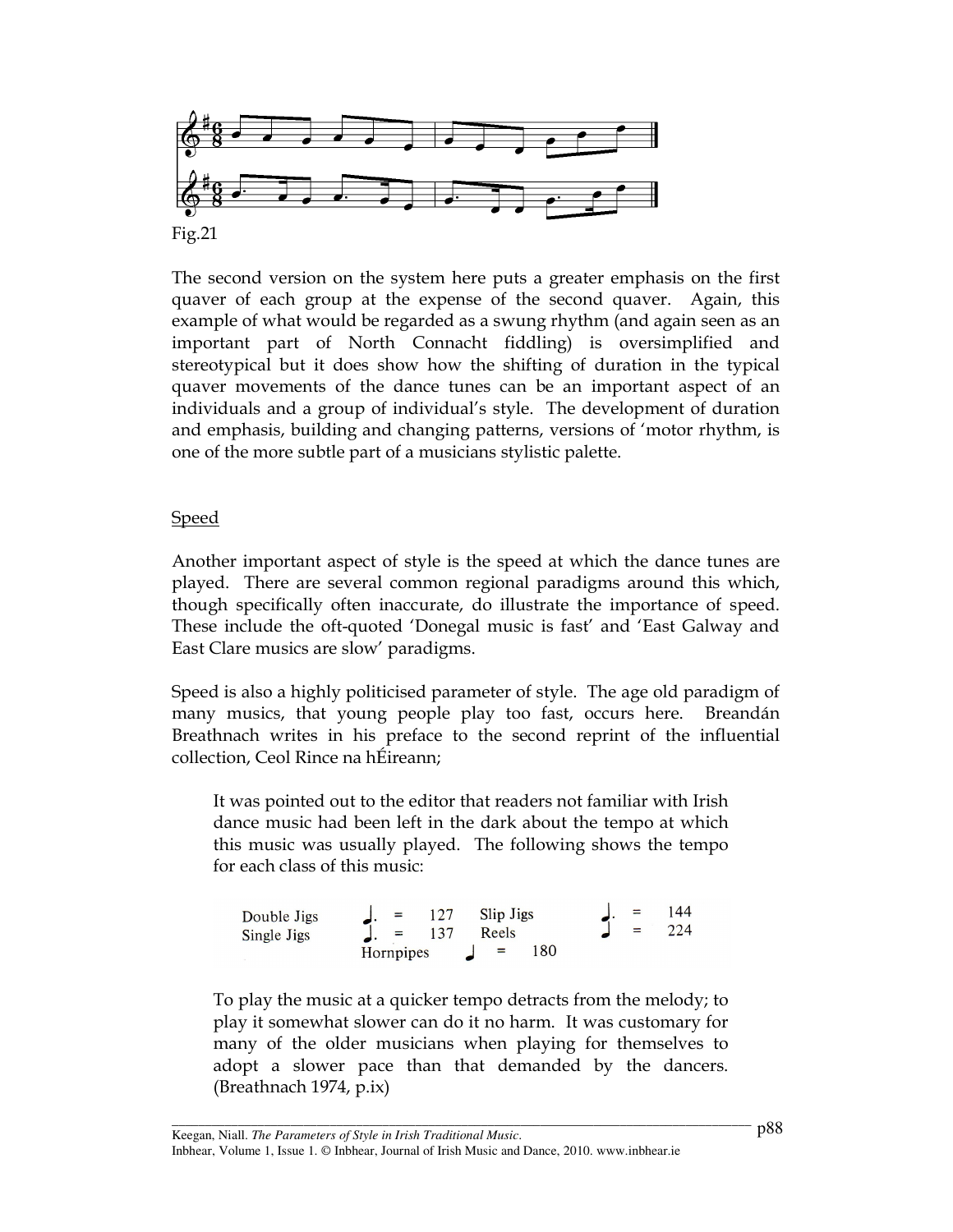Anyone familiar with traditional Irish music would know that the time values are not observed strictly as above. However we can see here the common paradigms of the older musicians playing slower and dancers needing the music too fast emerging

## Instrument Specific Techniques

Many, if not all, instruments, possess capacities for techniques and effects on their own instruments that are not quantifiable by the above and are individual to that specific instrument or perceived family of instruments. Many of the categories above group techniques individual to certain instruments but quantified by their audible effect. For example, articulation is achieved on the fiddle by changing the direction of the bow, the pipes by stopping all the holes on the chanter, the whistle and flute by stopping the flow of air into the instrument using the tongue or throat. However, here we are talking about techniques also individual to certain instruments that don't fall into the categorical structures above and have distinct audible effects. When examined it is true to say that many of these instrument techniques are associated with the capacity of the instrument in question playing more than one tone at any one time, and doing so very often to primarily produce rhythmical emphasis or provide a harmonic accompaniment. They include:

| Instrument | Technique | Description                                      |
|------------|-----------|--------------------------------------------------|
| Fiddle     | Double-   | Playing more than one string at one time to      |
|            | stopping  | produce a chord or drone.                        |
| Banjo      | Chording  | Playing chords at strategic points in the tune   |
| Pipes      | Regulator | The employment of the regulator pipes, laying    |
|            | playing   | across the lap of the piper, to provide a basic  |
|            |           | harmonic and rhythmical accompaniment.           |
| Accordion  | Use of    | Providing basic rhythmical and harmonic          |
|            | Bass      | accompaniment with the left hand                 |
| Concertina | Octaving  | Playing the melody in two octaves simultaneously |
|            |           |                                                  |

Fig. 21. Instrument specific techniques

## Rhythm

When presenting this as a way of analysing performance to performance and ethnomusicology students at the University of Limerick, one of the first criticisms is why isn't rhythm presented as a separate parameter? I would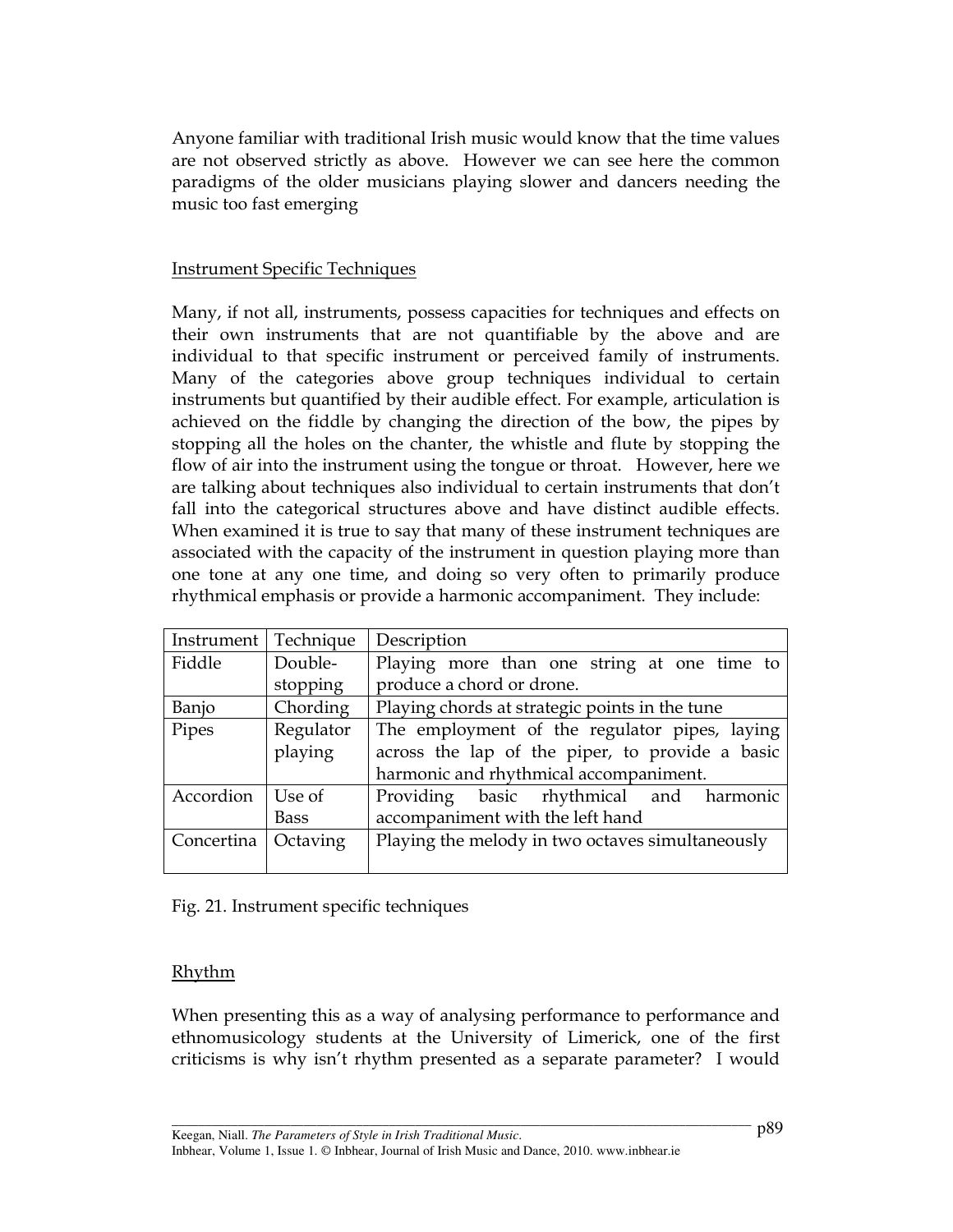argue that appropriate rhythms and their variation are developed out of the careful combination of the parameters listed above. Ó Súilleabháin writes:

"Here is yet again another aspect of the creative process at work whereby the musician interacts with a given rhythmic flow in such a way as to allow for his own musical thought free reign within the traditional norms of rhythmical possibility" (Ó Súilleabháin 1990, p.122)

I am in complete agreement with his view but not his organisation where he lists his four dimensions of creative practice; "phrasing, rhythm, pitch and structure" (Ó Súilleabháin 1990, 120). Rhythm is I would argue more accurately accounted for as the underlying aesthetic to this music, naturally so as it is a dance music. It can be argued that all the parameters above are utilized to the service of various rhythm based effects and aesthetics. Although the music has been separated from the dance practice over the past century or so it is still distinctly a dance music and we still very much listen with out feet. This aesthetic is there in even the most undancable of traditional music performances.

To illustrate this I will critique Mícheál Ó Súilleabháin's famous analysis of Tommie Potts' performance of the reel, My Love is in America' on his commercial recording, The Liffey Banks. The A part of this tune shows some radical 'deviations' (Ó Súilleabháin 1987, p.209) from a more traditional tune model. Ó Súilleabháin does illustrate some techniques particularly associated with rhythm such a Pott's exclusion of the set accented tone at the beginning of bar three of the performance. Ó Súilleabháin gives a complete account of the tonal and phrasing structure of the performance but I think he is missing an important rhythmical subtext. Below is Ó Súilleabháin's transcription of bars 9-24, with his model of the tune in the second stave of the system.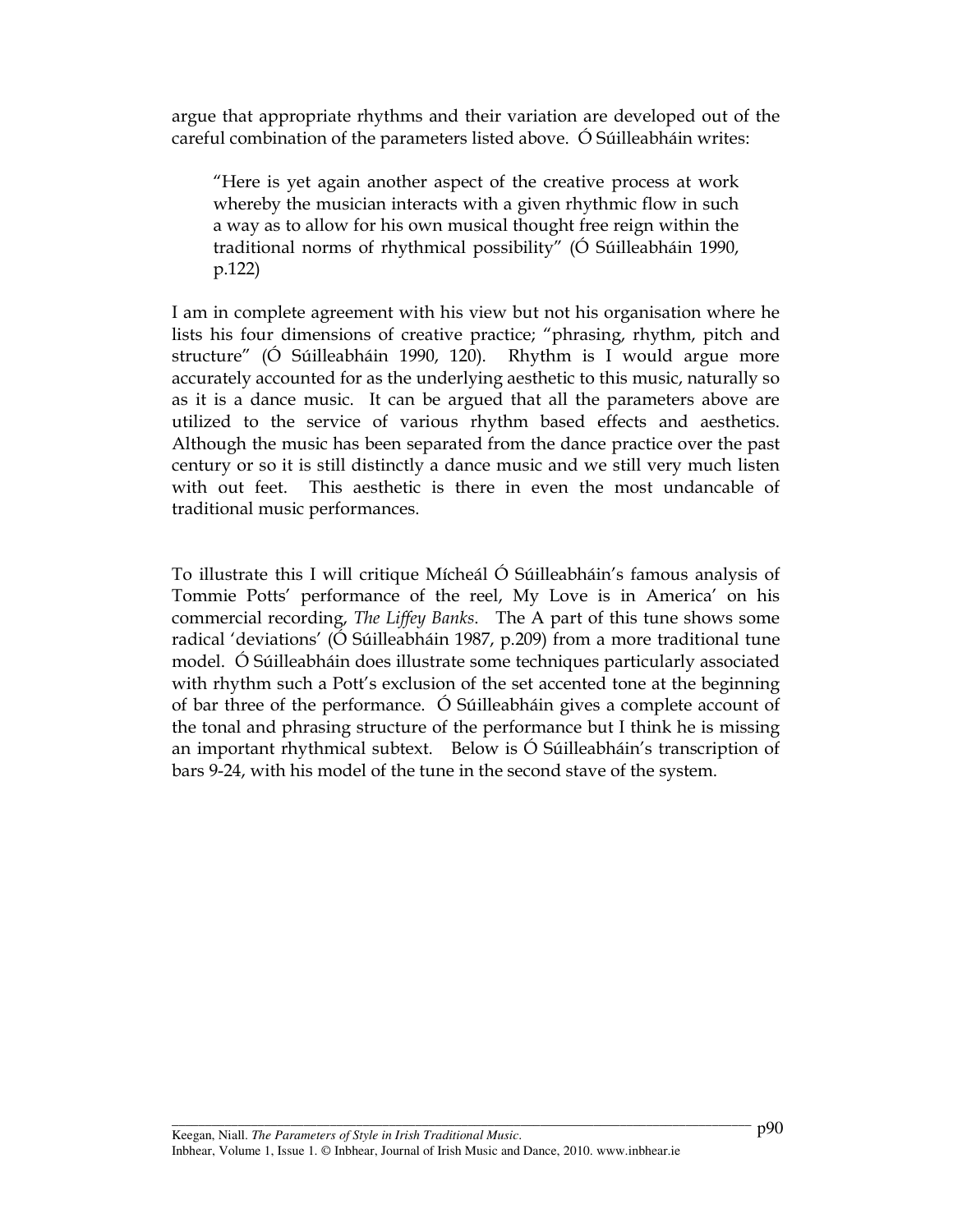

Fig. 23. "Ill.44 Potts' 'My Love is in America ' I (bars 9-24) compared with the model" (Ó Súilleabháin 1987, p.214)

Ó Súilleabháin concentrates on the variations in bars 1-4 and 7-10. I would argue that underlying the many processes described by Ó Súilleabháin is an aesthetic of rhythmic variation. In bars 1, 2, 7, 8, and 9 we can see what Ó Súilleabháin calls sequential variation (ibid., p. 213). These sequences have a different rhythmical structure, which is leaning into a strong 4/4 feel (where the shape of the melody is accentuation first, third, fifth and seventh quaver value of the bar) to the model which is more firmly centred around splitcommon time (where the major emphasis are more emphatically on the first and fifth quaver value of the bar).

It is interesting that when Potts in interview with Ó Súilleabháin about the programmatic nature of the music that Potts more often than not explicitly contextualises this in a rhythmical than a tonal realm, the movement of the shuttle in 'The Weaver', the movement of the caravan in 'The Yellow Tinker' (ibid., p. 271). I would not like to undermine the analysis of Ó Súilleabháin which is quite obviously the singe most significant and extensive piece of academic analysis of a performance of traditional Irish music but he perhaps understates the motivating role of an underlying traditional aesthetic based on rhythm in the music of Potts.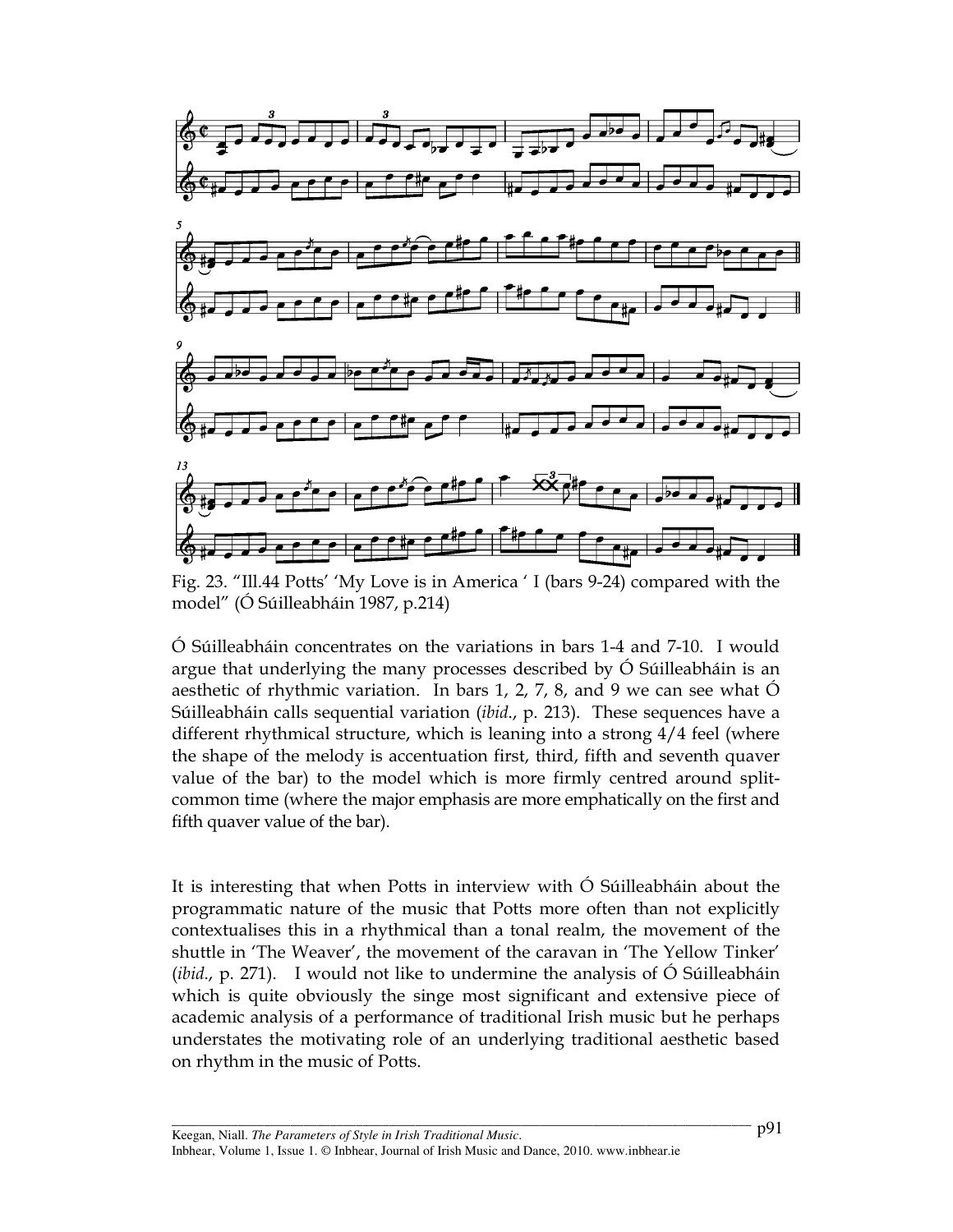## Conclusion

I am certain that the account above of technical parameters of performance practice in Irish traditional music is not exhaustive. However it does provide a useful tool for performers in examining their own performance practice and also for the musicologist for examining others. In the Irish tradition we are in the interesting position of these two personalities manifesting in the single performing musicologist although we must be aware of the problems, many manifest here, that this Janus figure generates for both academic and performance communities.

It is important that the use of such systematic tools for musicological analysis should remain reflexive and open-ended. If music is encultured and imaginative and is essentially indefinable (through language at least) then the way that individuals constitute and categories aspects of what they do and hear will never be precisely the same. Even within the often romanticised community of Irish traditional music (although for a more acerbic view see O'Shea 2007) there are diverse ways and seemingly endless variations of accounting for what we hear and play. Much as the presentation here is as complete as the author can aspire to, it is a categorical structure that will exclude some sounds out of ignorance or a sense of traditionality as I am sure some aspects included will seem to others to be untraditional.

Perhaps the most important aspect of the list presented above is that it comes out of the community that sustains its performance. Below (fig.24) is an adjudication sheet from a Comhaltas county fleadh from 1993. Competition is a contentious issue in traditional Irish music circles as it is in many practices although it would be fair to say that most developing traditional musicians would have taken part at some level.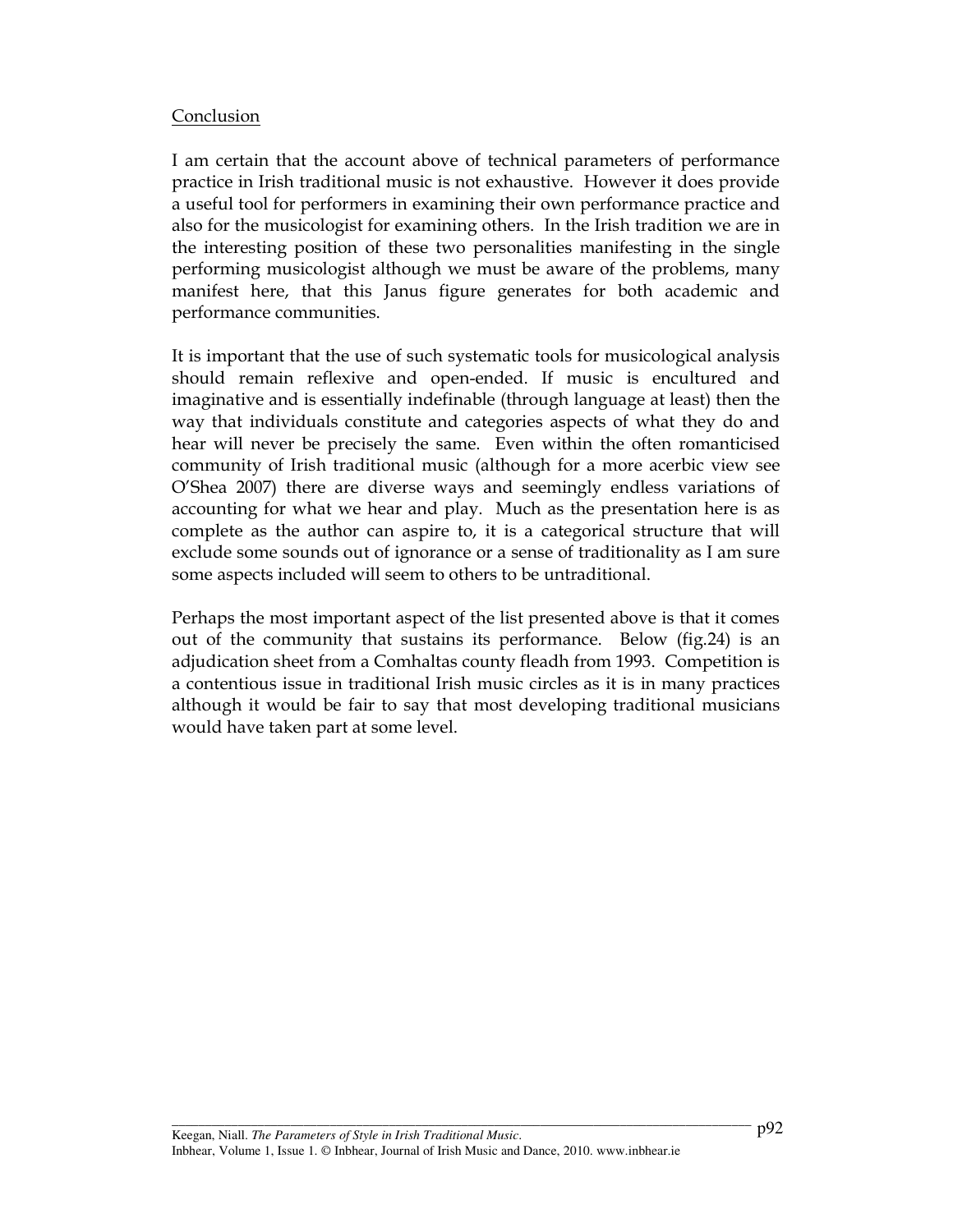



Monaghan born flute and fiddle player Majella Bartley supplied the form which comes from a county flute competition for ages 15 to 18 that she won in Monaghan. If you look first at the template of the sheet it asks the adjudicator (whose anonymity is preserved here) to provide marks for style and ornamentation, variation and control of tone, rhythm and phrasing, time and command of instrument according to various weightings. Anyone familiar with these adjudication sheets will also be familiar with the way adjudicators maintain the independence of their aesthetic judgement by completely ignoring this marking scheme on the form and provide their own justification for the place and mark of the performance in the remarks section (which has perhaps motivated a more recent restructuring of these forms to replace the prescriptive structure here with a list of suggested parameters). However, many of the same criteria can be seen in the comments, which would naturally reflect the performance and what was appreciated (or not) by the adjudicator. Here she likes the strength of tone, the variations, speed, a particular ornament that would be regarded as advanced in a child performance (the D cran) and the choice of repertoire. Thus, in one adjudication sheet we can see evidence of nearly all our stylistic parameters. These are a particular organisation and presentation of the tools we use to evaluate performance or perhaps more accurately to justify our evaluation of a performance. They are also used in the construction of performance which can perhaps be best seen in the contemporary teaching practice of traditional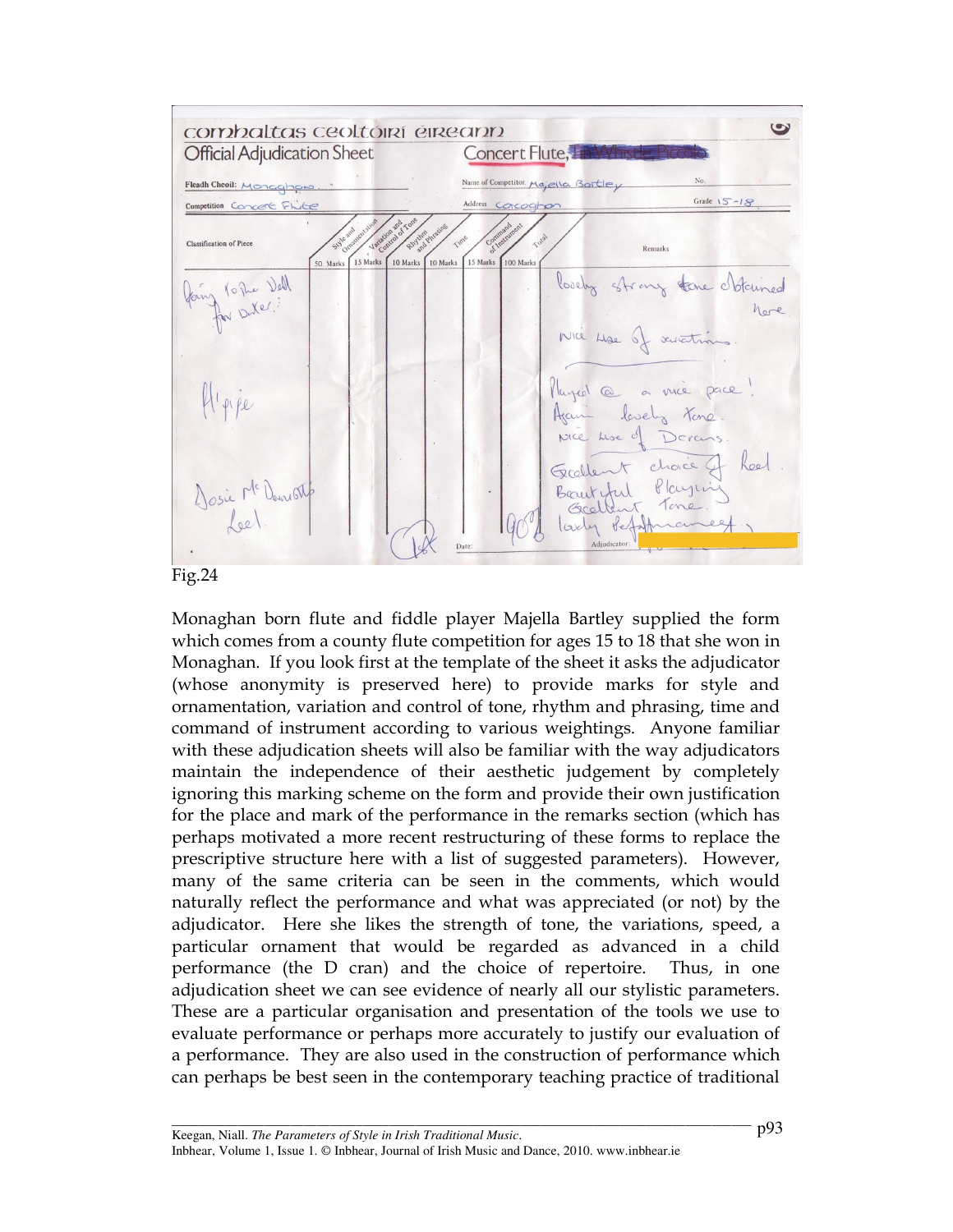Irish music. The way these tools are used and the combinations of them are always different but they are always there.

We must always remember in this sort of analysis that the effect can be artificial and we can easily loose a sense of the whole performance. An effective but gruesome metaphor is to imagine the performance being analysed as being a favourite pet dog that is dissected, chopped up into small pieces and turned inside out, to try and find out why it is so lovely! In the analysis we can loose the thing we love and interact with, this music is obviously more than a sum of its parts and this sort of process can loose its true musical, social and cultural impact. However, as a tool to develop our individual performance practice it can be invaluable. It is also invaluable for musicologists attempting to engage with native structures for assessing and accounting for performance. Many contemporary performers need to become musicologists in order to develop their performance practice and examine how these technical parameters of style are manifest in their own music and make decisions about the effect of such technique on their style and how their use can add, or subtract, from what they want to achieve in performance. True enough, we all meet musicians who seem to never practice, never examine themselves in such a cold and clinical manner, seem to be handed their talent from either God or the devil. The role of 'deliberate practice' outside of classical music scenes needs much more examination and also the importance of deliberate 'listening' is something that is being examined by the academic community of music psychologists (see Hargreaves and Coleman's account of 'listening styles' (1981). I suspect that there are fewer of these unreflective, non-practicing people than we think and the vast majority of us have to engage in this sort of reflective, analytical practice to become the musicians we have the potential to be. These processes are the root and means of creative practice in traditional Irish music and as such processes, I would argue, we are duty-bound to follow. A duty not particularly to God or Ireland but the people who have to listen to us!

## Works Cited

Breathnach, Breandán (1971) Folk Music and Dances of Ireland, Cork: Mercier Press.

Breathnach, Breandán (1974) Ceol rince na hÉireann, Dublin: Oifig an tSoláthair.

Canny, Paddy (1998) Traditional Music from the Legendary East Clare Fiddler, Cló Iar-Chonnachta, CICD 129

Coen, Jack & Jimmy (2002) Traditional Irish Music on Flute and Guitar, Own label, Coen 01, New York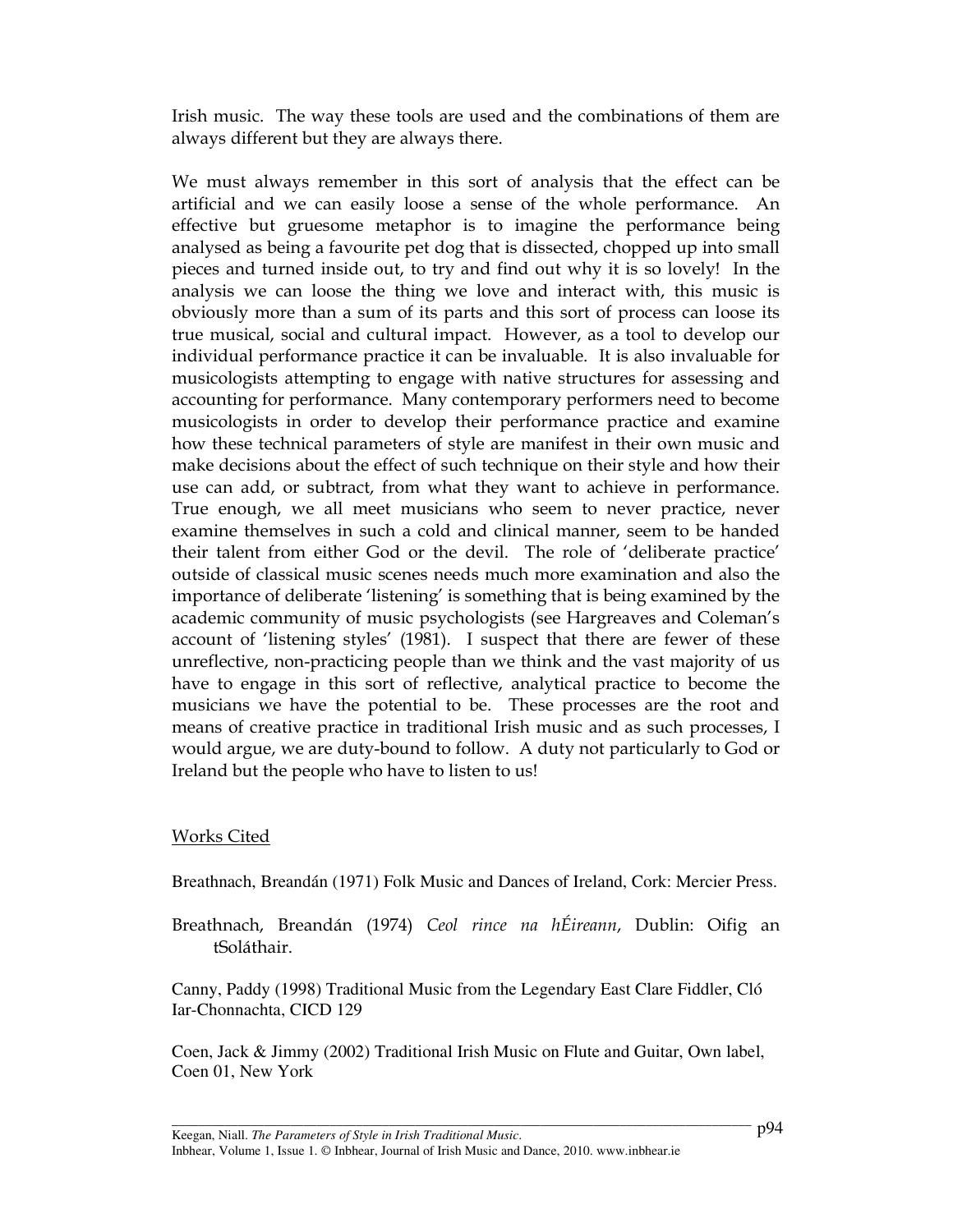Crotty, Elizabeth (1999) Elizabeth Crotty, Concertina Music from West Clare, RTECD225

Dolmetsch online, www.dolmetsch.com, accessed January, 2008.

Donnelly, Sean, 1988, 'Irish Cranngal 'Cran' A Piper's Technical Term', Celtica, 20, Dublin: Dublin Institute of Advanced Studies, pp. 132-140, http://www.celt.dias.ie/publications/celtica/c20/c20-132-140.pdf

Hargreaves, David J. & North, Adrian C. (1997) The Social Psychology of Music, Oxford University Press.

Harwood, Dale L. (1976) "Universals in Music: A Perspective from Cognitive Psychology", Ethnomusicology, 20, 3, 521-533

Hargreaves, D. J. & Colman, A.M. (1981) "The dimensions of aesthetic reactions to music" Psychology of Music, 9(1), 15-19.

Keegan, Niall (1992) The Words of Traditional Flute Style, unpublished MA thesis, University College, Cork.

Keil, Charles (Aug. 1987) 'Participatory Discrepancies and the Power of Music' Cultural Anthropology, Vol. 2, No. 3, pp. 275-283.

Koning, Jos, (1979) "'That Old Plaintive Touch' – On the relation between tonality in Irish traditional dance-music and the left hand technique of fiddlers in east Co. Clare, Ireland", Studia Instrumenturum Musicae Opularis, 6, 80-89.

Lakoff, George and Johnson, Mark (1980) Metaphors We Live By. University of Chicago Press.

Lakoff, George, Turner, Mark (1989) More Than Cool Reason: A Field Guide to Poetic Metaphor. University of Chicago Press.

Larson, Grey (2003) The Essential Guide to Irish Flute and Tin Whistle, Pacific, MO: Melbay.

List, George (1994) "Musical Concepts in Traditional Cultures" in Folklore Today: A Festschrift for Richard M. Dorson, Ed. Lind Degh, Henry Glassie, Felix J. Oinas, Indiana Univ., Bloomington.

List, George (1997) "Hopi Kachin Dance Songs: Concepts and Context", Ethnomusicology, Fall, Vol. 41, No.3, 413 – 432

McCullough, Lawrence (1977) "Style in Irish Traditional Music", Ethnomusicology, 21 (1), 85-97.

Mitchell, Pat & Small, Jackie (1987) The Piping of Patsy Touhey, Dublin: Na Píobairí Uilleann.